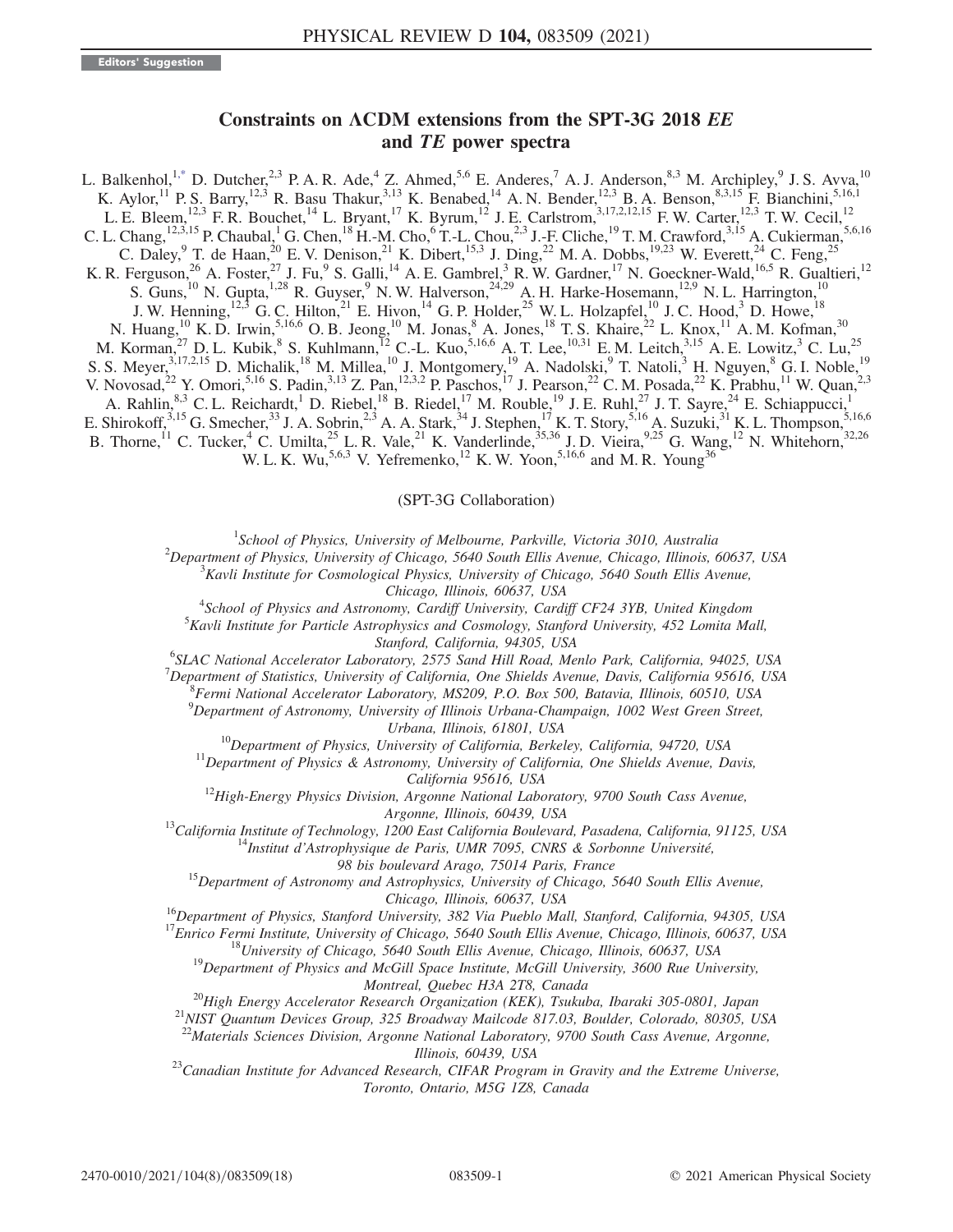$24$ CASA, Department of Astrophysical and Planetary Sciences, University of Colorado, Boulder, Colorado, 80309, USA<br><sup>25</sup>Department of Physics, University of Illinois Urbana-Champaign,

<sup>26</sup>Department of Physics and Astronomy, University of California, Los Angeles, California, 90095, USA<br><sup>26</sup>Department of Physics, Case Western Reserve University, Cleveland, Ohio, 44106, USA<br><sup>27</sup>Department of Physics, Cas

Philadelphia, Pennsylvania 19064, USA<br><sup>31</sup> Physics Division, Lawrence Berkeley National Laboratory, Berkeley, California, 94720, USA<br><sup>32</sup> Department of Physics and Astronomy, Michigan State University, East Lansing, Michig

Massachusetts, 02138, USA<br><sup>35</sup>Dunlap Institute for Astronomy & Astrophysics, University of Toronto, 50 St. George Street,

Toronto, Ontario, M5S 3H4, Canada<br><sup>36</sup>David A. Dunlap Department of Astronomy & Astrophysics, University of Toronto, 50 St. George Street, Toronto, Ontario, M5S 3H4, Canada

(Received 29 March 2021; accepted 18 August 2021; published 4 October 2021)

We present constraints on extensions to the ΛCDM cosmological model from measurements of the E-mode polarization autopower spectrum and the temperature-E-mode cross-power spectrum of the cosmic microwave background (CMB) made using 2018 SPT-3G data. The extensions considered vary the primordial helium abundance, the effective number of relativistic degrees of freedom, the sum of neutrino masses, the relativistic energy density and mass of a sterile neutrino, and the mean spatial curvature. We do not find clear evidence for any of these extensions, from either the SPT-3G 2018 dataset alone or in combination with baryon acoustic oscillation and Planck data. None of these model extensions significantly relax the tension between Hubble-constant,  $H_0$ , constraints from the CMB and from distance-ladder measurements using Cepheids and supernovae. The addition of the SPT-3G 2018 data to Planck reduces the square-root of the determinants of the parameter covariance matrices by factors of 1.3–2.0 across these models, signaling a substantial reduction in the allowed parameter volume. We also explore CMB-based constraints on  $H_0$  from combined SPT, *Planck*, and ACT DR4 datasets. While individual experiments see some indications of different  $H_0$  values between the TT, TE, and  $EE$  spectra, the combined  $H_0$  constraints are consistent between the three spectra. For the full combined datasets, we report  $H_0 = 67.49 \pm 0.53$  km s<sup>-1</sup> Mpc<sup>-1</sup>, which is the tightest constraint on  $H_0$ from CMB power spectra to date and in  $4.1\sigma$  tension with the most precise distance-ladder-based measurement of  $H_0$ . The SPT-3G survey is planned to continue through at least 2023, with existing maps of combined 2019 and 2020 data already having ∼3.5 × lower noise than the maps used in this analysis.

DOI: [10.1103/PhysRevD.104.083509](https://doi.org/10.1103/PhysRevD.104.083509)

## I. INTRODUCTION

Measurements of the cosmic microwave background (CMB) provide a unique opportunity to learn about the early universe and its evolution over cosmic time. A combination of satellite and ground-based observations have provided a sample-variance-limited view of CMB temperature anisotropy down to few-arcminute scales, beyond which foreground signals dominate [1–[4\].](#page-16-0) The snapshot of conditions in the early universe provided by the CMB has been crucial in establishing the six-parameter ΛCDM model as the standard model of cosmology.

Despite its achievements, some questions regarding the ΛCDM model remain open, such as: is the preference for different cosmologies between large and small angularscale CMB data physical [5–[9\]?](#page-16-1) What is the origin of the tension between high- and low-redshift measurements of the expansion rate, and can simple model extensions reconcile it [\[10,11\]](#page-16-2)? The persistence of these and other tensions, as well as unsolved fundamental physics problems, such as the nature of dark matter and dark energy, is a key motivation for further theoretical study of cosmology [\\*](#page-0-0)

<span id="page-1-0"></span>lbalkenhol@student.unimelb.edu.au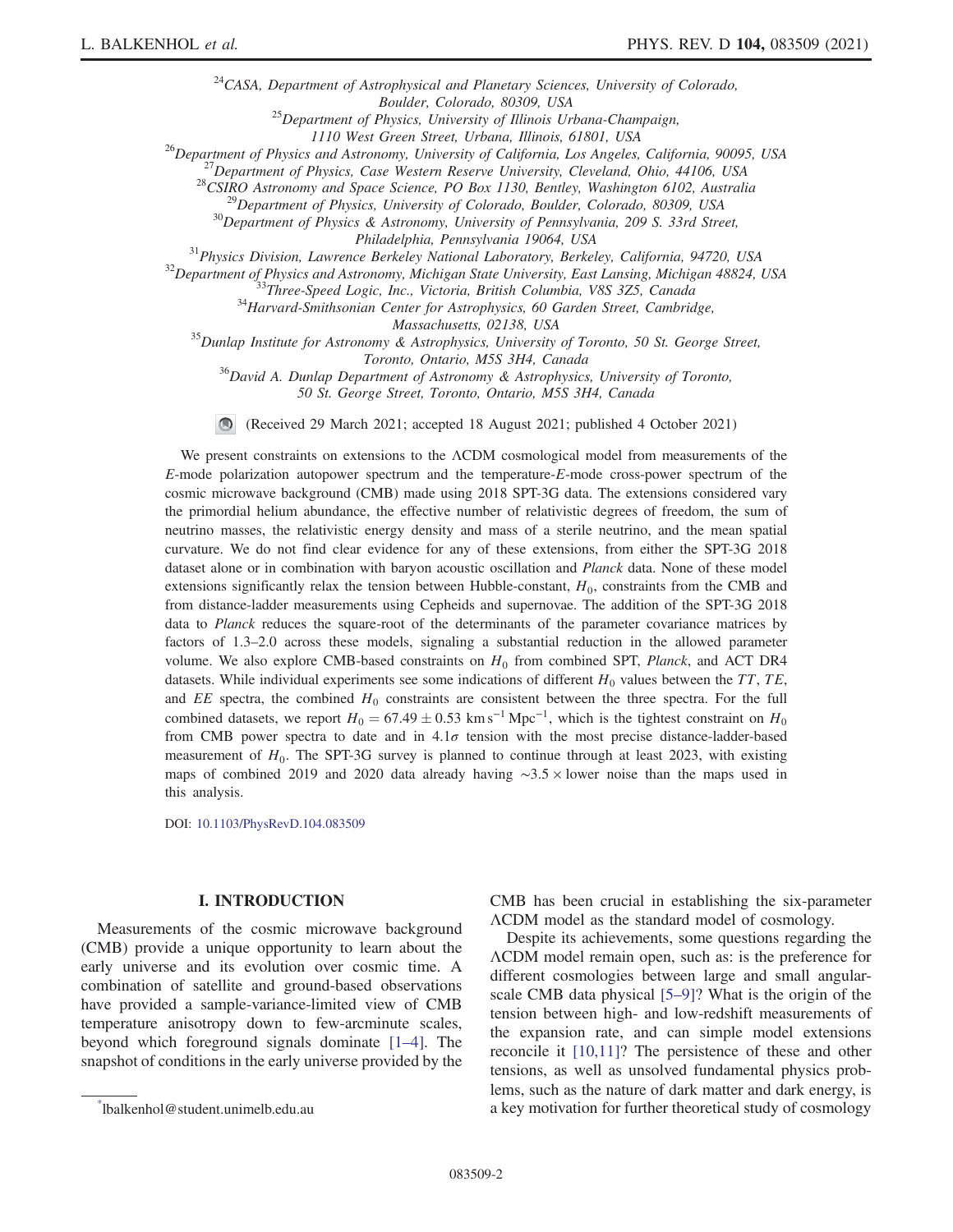[\[12\]](#page-16-3) and construction of more sensitive CMB experiments [\[13,14\].](#page-16-4)

Measurements of the CMB polarization on intermediate and small angular scales present an excellent opportunity to investigate these questions. The E-mode polarization autopower spectra (EE) and the temperature-E-mode crosspower spectra (TT) contain as much information as the temperature power spectrum  $(TT)$  [\[15\]](#page-16-5), with extragalactic foregrounds relatively dimmer at small angular scales [\[16](#page-16-6)–18]. Thus CMB polarization observations can act both as an important consistency check on the stringent constraints derived from temperature data and as a source of additional and complementary information on the ΛCDM model and its extensions. Improving these measurements is one focus of contemporary ground-based CMB experiments. Precision measurements out to few-arcminute scales have been carried out recently by the Atacama Cosmology Telescope (ACT) [\[3\]](#page-16-7), POLARBEAR [\[19\]](#page-16-8), and the South Pole Telescope (SPT) [[\[7,20\],](#page-16-9) hereafter D21].

D21 presented TE and EE power spectrum measurements from the 2018 observing season of the SPT-3G 1500 deg<sup>2</sup> survey. From the SPT-3G 2018 bandpowers, D21 inferred an expansion rate of  $H_0 = 68.8 \pm$  $1.5 \text{ km s}^{-1} \text{ Mpc}^{-1}$ , under the  $\Lambda$ CDM model, in line with other contemporary CMB experiments [\[2,10\]](#page-16-10) and lower than the distance-ladder measurement of Riess et al. [\[\[11\]](#page-16-11), hereafter R20] using Cepheids and supernovae. In this paper we consider the implications of the D21 TE and EE bandpowers for extensions to the ΛCDM model. We assess whether these extensions help reconcile the tension between high- and low-redshift probes of the Hubble constant.

Specifically, we utilize the SPT-3G 2018 bandpower measurements to constrain models with a strong impact on the damping tail, by allowing the effective number of neutrino species,  $N_{\text{eff}}$ , to vary from the standard model prediction and by breaking big-bang nucleosynthesis (BBN) consistency to change the primordial helium abundance,  $Y_{P}$ . We also constrain the sum of neutrino masses,  $\Sigma m_{\nu}$ , the effective mass of one additional sterile neutrino,  $m_{\nu,\text{sterile}}^{\text{eff}}$ , and spatial curvature,  $\Omega_K$ . While the SPT-3G 2018 bandpowers alone can constrain each of these cosmological extensions, we also look at joint constraints when combined with data from the Planck satellite and baryon acoustic oscillation (BAO) data. After presenting the constraints these datasets place on each model, we investigate the results for  $H_0$  more closely and discuss any relevant degeneracies in the full parameter space. Motivated by the higher values of  $H_0$  inferred from the EE spectra of contemporary CMB experiments [D21], we look at constraints on the expansion rate from combined measurements of the temperature versus polarization spectra across multiple experiments. Furthermore, we report the tightest constraint on  $H_0$  from CMB power spectra to date by combining the temperature and polarization spectra from these datasets, and reevaluate the Hubble tension.

When analyzing the expansion rate constraints, we choose to compare the CMB results to the distance-ladder measurement of R20 using Cepheids and supernovae, because of the high precision on  $H_0$ . We note that the distance-ladder data calibrated using the tip of the red giant branch (TRGB) by Freedman et al. [\[21\]](#page-16-12) agrees with contemporary CMB experiments as well as R20, although the TRGB and Cepheid approaches lead to significantly different distances to some supernova-host nearby galaxies [\[21\]](#page-16-12). There are also independent, if more uncertain, constraints on  $H_0$  using time-delay cosmography [\[22,23\]](#page-16-13). However, for simplicity, we restrict the comparisons in this work to the most precise local measurement of  $H_0$ from R20.

This paper is structured as follows. In Sec. [II](#page-2-0) we review the datasets used in this work and the likelihood used to obtain cosmological parameter constraints. We report constraints on ΛCDM extensions and evaluate their inferred expansion rates in Sec. [III](#page-4-0). We scrutinize Hubble constant constraints from temperature and polarization spectra in Sec. [IV](#page-11-0) before concluding in Sec. [V.](#page-12-0)

#### <span id="page-2-0"></span>II. DATASETS AND FITTING METHODOLOGY

#### A. The SPT-3G 2018  $EE/TE$  dataset

This work explores the cosmological implications of the first power spectrum measurements from the SPT-3G instrument, which were presented by D21. The E-mode autospectrum and temperature-E-mode cross-spectrum bandpowers are based on observations of a  $1500 \text{ deg}^2$ region taken over four months in 2018 at three frequency bands centered on 95, 150, and 220 GHz, which result in polarized map depths of 29.6, 21.2, and 75  $\mu$ K-arcmin (averaged across  $1000 < \ell < 2000$ ), respectively. The EE and TE bandpowers span the angular multipole range  $300 \le \ell < 3000$ . Despite the truncated 2018 observing season, the SPT-3G 2018 bandpowers improve on previous SPT results across 300  $\leq \ell \leq$  1400 for *EE* and 300  $\leq \ell \leq$ 1700 for TE [\[7\]](#page-16-9) and are sample-variance dominated at  $\ell$  < 1275 and  $\ell$  < 1425 for *EE* and *TE*, respectively. The bandpowers provide precise measurements on the angular scales where hints of physics beyond the standard model may hide.

We adopt the likelihood used in D21, which accounts for the effects of the aberration due to relative motion with respect to the CMB rest frame [\[24\]](#page-16-14), super-sample lensing [\[25\]](#page-16-15), polarized foregrounds, uncertainty in the calibration of the bandpowers, and uncertainty in the beam measurements. As in D21, we place priors on many of these terms, which are listed in Table [I.](#page-3-0) We refer the reader to D21 for a detailed discussion of the likelihood. As reported in Sec. VI of D21, the cosmological constraints from the SPT-3G 2018 dataset are robust with respect to the choice of priors on the nuisance parameters. We confirm that this remains true for the combination of the SPT-3G and Planck datasets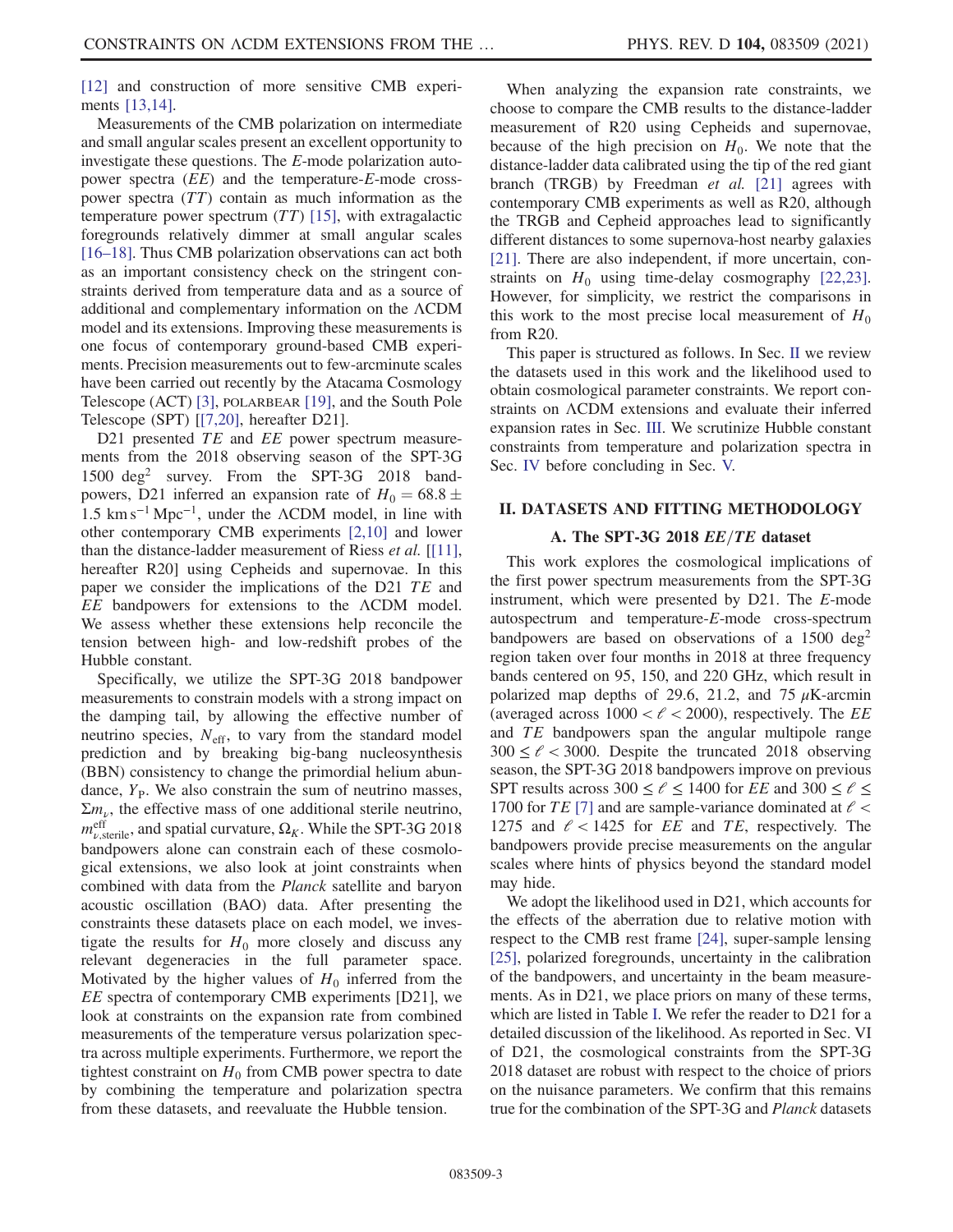<span id="page-3-0"></span>TABLE I. The Gaussian priors listed here are used for the SPT-3G parameter constraints. The list of parameters with priors includes the optical depth to reionization  $\tau$ , mean-field lensing convergence  $\bar{\kappa}$ , the amplitude  $A_{80}^{XY}$  (in  $\mu$ K<sup>2</sup>) at 150 GHz and spectral index  $\alpha_{80}^{XY}$  of polarized Galactic dust, the EE power of Poisson-distributed point sources  $D_{3000}^{\text{ps},\nu_i \times \nu_j}$  (in  $\mu$ K<sup>2</sup>), absolute temperature calibration factor  $T_{\text{cal}}^{v_i}$ , and absolute polarization calibration factor  $E_{\text{cal}}^{\nu_i}$ .

| Parameter                                   | Prior               |
|---------------------------------------------|---------------------|
| τ                                           | $0.0543 \pm 0.0073$ |
| $10^3\bar{\kappa}$                          | $0 \pm 0.45$        |
| $A_{80}^{EE}$                               | $0.095 \pm 0.012$   |
| $\alpha_{EE}$                               | $-2.42 \pm 0.02$    |
| $A_{80}^{TE}$                               | $0.184 \pm 0.072$   |
| $\alpha_{TE}$                               | $-2.42 \pm 0.02$    |
| $D_{\gamma}^{\text{ps},95\times95}$<br>3000 | $0.041 \pm 0.012$   |
| $D_{3000}^{\rm ps, 150 \times 150}$         | $0.0115 \pm 0.0034$ |
| $D_{22}^{ps,220\times 220}$<br>3000         | $0.048 \pm 0.014$   |
| $D_{\infty}^{ps,95\times 150}$<br>3000      | $0.0180 \pm 0.0054$ |
| $D^{ps,95\times220}$<br>3000                | $0.0157 \pm 0.0047$ |
| $D_{200}^{ps,150\times220}$<br>3000         | $0.0190 \pm 0.0057$ |
| $T^{95}$ GHz<br>cal                         | $1 \pm 0.0049$      |
| $T^{150 \text{ GHz}}$<br>cal                | $1 \pm 0.0050$      |
| $T^{220 \text{ GHz}}$                       | $1 \pm 0.0067$      |
| cal<br>$E_{\rm cal}^{95\,\rm GHz}$          | $1 \pm 0.0087$      |
| $E_{\rm cal}^{\rm 150\,GHz}$                | $1 \pm 0.0081$      |
| $E^{220}$ GHz<br>cal                        | $1 \pm 0.016$       |

(introduced below), by assuming the ΛCDM model and doubling the amplitude of polarized galactic dust or Poisson sources or setting it to zero, increasing the uncertainty on the beam measurement by a factor of two, and removing the prior on the polarization calibration. We find that the constraints on cosmological parameters do not shift significantly and conclude that our results are robust with respect to the modelled systematic effects. We take a closer look at the effect of super-sample lensing in the Appendix [A](#page-13-0). The SPT-3G 2018 likelihood will be made publicly available on the SPT website and the NASA Legacy Archive for Microwave Background Data Analysis.<sup>2</sup>

#### B. Other CMB datasets

We place the SPT-3G 2018 dataset in the wider context of contemporary CMB experiments by comparing its cosmological constraints to the ones produced by ACT DR4 and *Planck* [\[2,10\].](#page-16-10) The recent ACT DR4 bandpowers [\[2,3\]](#page-16-10) are comparable in constraining power to SPT-3G 2018 while observing a different part of the sky. The EE bandpowers of the two experiments are of similar precision across the angular multipole range  $300 \le \ell \le 2500$ , with ACT DR4 being more precise at  $\ell > 2500$ . The ACT DR4 TE bandpowers are more constraining than the SPT-3G 2018 data across the full angular multipole range. In contrast to the SPT-3G 2018 data, the ACT DR4 analysis also includes temperature anisotropy measurements. For the *Planck* satellite  $[1,10]$ , we use the BASE\_PLIKHM\_ TTTEEE\_LOWL\_LOWE set of bandpowers, which are cosmic-variance limited on large to intermediate angular scales. Because Planck covered the entire sky and does not suffer from atmospheric noise, the Planck constraints at low angular multipoles are stronger than those from SPT-3G; conversely, because Planck has larger beams and a higher white noise level than SPT-3G, the SPT-3G constraints are stronger at higher  $\ell$ . Specifically, the SPT-3G 2018 TE bandpowers are more precise than the *Planck* data at angular multipoles  $\ell > 1400$ . The *Planck EE* bandpower uncertainties are smaller up to  $\ell < 800$ , while the SPT-3G 2018 EE bandpowers yield better constraints at angular multipoles  $\ell > 1000$ .

In addition to these three main CMB datasets, we also compare the SPT-3G 2018 constraints to the results from SPT-SZ and SPTpol [\[7,26\]](#page-16-9) when probing the consistency between temperature and polarization data. We do not look at joint parameter constraints from all three sets of SPT bandpowers due to the significant sky overlap between the surveys.

#### C. BAO datasets

Baryon acoustic oscillation (BAO) measurements provide information about the expansion history of the universe at late times, which is particularly useful to break degeneracies in the CMB data for model extensions that affect the late-time dynamics [\[27,28\].](#page-16-16) This class of models is of particular interest in the context of the Hubble tension. We use BAO measurements from the BOSS MGS and 6dFGS surveys, which have mapped the low-redshift universe in great detail [\[29](#page-16-17)–31]. We also include the BOSS measurements of the Lyman– $\alpha$  forest and quasars at higher redshifts [\[32\].](#page-17-0) Together these datasets provide a detailed view of the expansion history of the universe across  $0.2 < z < 3.5$ .

#### D. Fitting methodology

We produce cosmological constraints using the Markov Chain Monte Carlo (MCMC) package COSMOMC [\[33\].](#page-17-1)<sup>3</sup> COSMOMC uses the Boltzmann code CAMB  $[34]$ <sup>4</sup> to calculate CMB power spectra at each point in parameter space. We use the following parameters to describe the ΛCDM model: the density of cold dark matter,  $\Omega_c h^2$ ; the baryon

 $^{1}$ <https://pole.uchicago.edu/public/data/dutcher21>.

<sup>&</sup>lt;sup>2</sup>[https://lambda.gsfc.nasa.gov/product/spt/index.cfm.](https://lambda.gsfc.nasa.gov/product/spt/index.cfm)

 $\frac{3}{1}$ https://cosmologist.info/cosmome/.

<https://camb.info/>.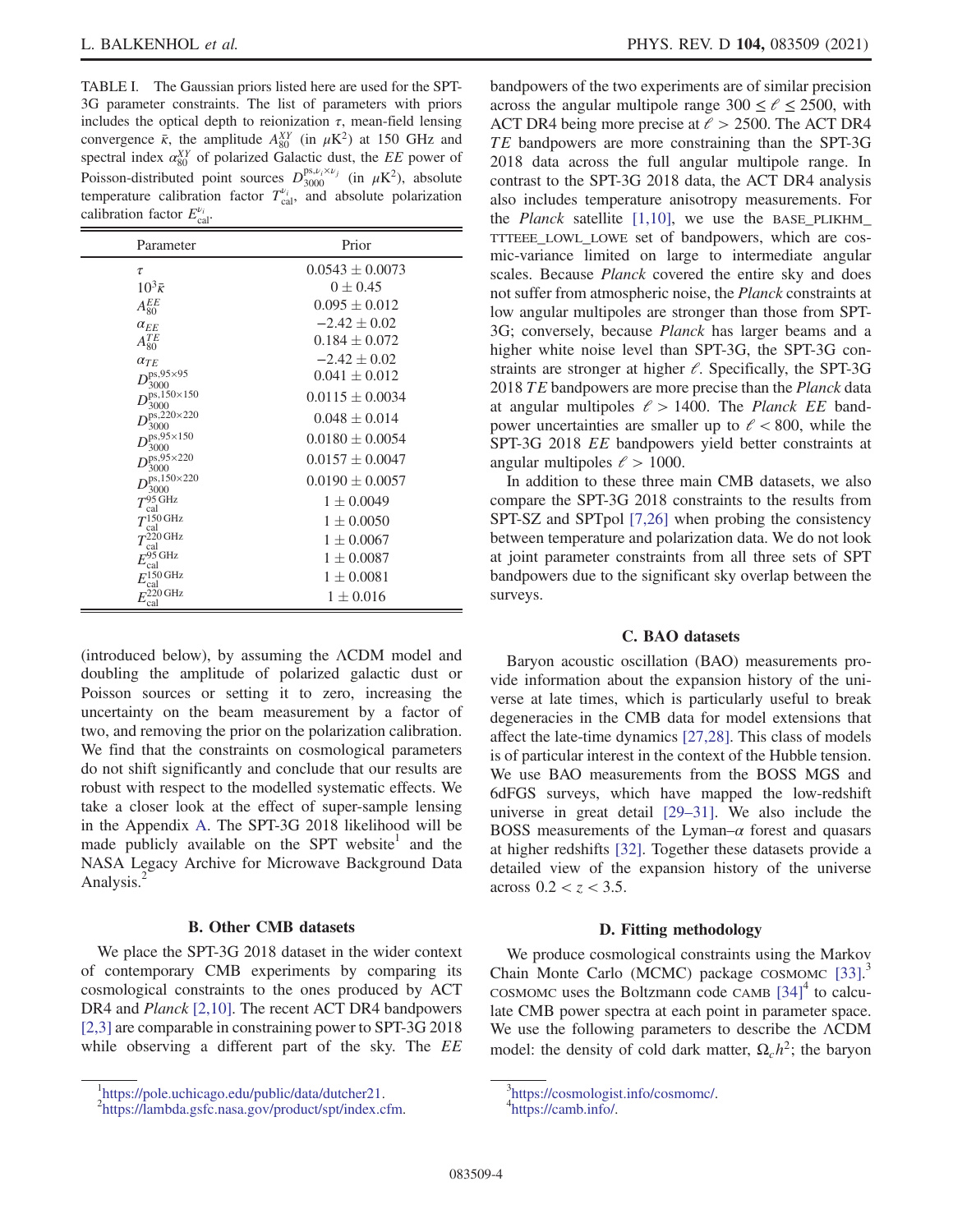density,  $\Omega_h h^2$ ; the optical depth to reionization,  $\tau$ ; the (approximated) angular scale of the sound horizon at decoupling,  $\theta_{MC}$ ; the amplitude of primordial density perturbations,  $A_s$ , defined at a pivot scale of 0.05 Mpc<sup>-1</sup>; and the scalar spectral index,  $n_s$ .

D21 presented constraints on the ΛCDM model from the SPT-3G 2018 dataset individually and jointly with Planck and BAO data. We expand that analysis by considering oneand two-parameter extensions to the ΛCDM model, drawn from these five parameters: the effective number of neutrino species,  $N_{\text{eff}}$ ; the primordial fraction of baryonic mass in helium,  $Y_P$ ; the sum of neutrino masses,  $\Sigma m_\nu$ ; the effective mass of sterile neutrinos,  $m_{\nu,\text{sterile}}^{\text{eff}}$ ; and the spatial curvature, parametrized by  $\Omega_K$ . The uncertainties reported in this work on these and core ΛCDM parameters are 68% confidence levels.

The optical depth to reionization is constrained primarily by the reionization bump at  $\ell$  < 10 in polarization. Since these angular scales are not probed by the ground-based CMB experiments in this work, we adopt a Planck-based prior of  $\tau = 0.0543 \pm 0.007$  [\[10\]](#page-16-2) for all chains that do not include *Planck* data. Without this  $\tau$  prior, the ground-based CMB constraints show the expected degeneracy between  $\tau$  and the amplitude of primordial density perturbations. We point out that Aiola *et al.* [\[2\]](#page-16-10) use the prior  $\tau = 0.065 \pm 0.065$ 0.015, which is why we report slightly different results for ACT DR4.

When reporting joint constraints from SPT-3G 2018, Planck, and ACT DR4, we ignore correlations between different datasets, unless we combine Planck and ACT DR4 temperature data, in which case we restrict the angular multipole range of the latter to  $\ell > 1800$  as recommended by Aiola et al. [\[2\]](#page-16-10). The SPT-3G footprint is approximately  $1/17$ th of the *Planck* observation region, and the *Planck* polarization spectra are not sample-variance dominated on any of the angular scales probed by SPT-3G, which further reduces the correlation between the two band power measurements. A simple simulation of the modes measured by SPT-3G and Planck seeking to approximate these two features of the data shows that the correlation is at most at the 10% level and drops off with increasing  $\ell$ . We therefore judge correlations between SPT-3G and Planck data to be negligible and ignore them. The two ground-based surveys, SPT-3G and ACT DR4, observe different parts of the sky.

#### <span id="page-4-0"></span>III. COSMOLOGICAL CONSTRAINTS

We now present constraints on extensions to ΛCDM. We begin by looking at three extensions that test for new light relics or inconsistencies with BBN: varying the effective number of neutrino species,  $N_{\text{eff}}$  (Sec. [III A](#page-4-1)); varying the primordial helium abundance,  $Y_P$  (Sec. [III B\)](#page-5-0); or varying both parameters (Sec. [III C\)](#page-6-0). We then turn our attention to questions about neutrino mass, and examine constraints on the sum of neutrino masses,  $\Sigma m_{\nu}$  (Sec. [III D](#page-8-0)), and an

effective sterile neutrino mass,  $m_{\nu,\text{sterile}}^{\text{eff}}$  (Sec. [III E](#page-9-0)). Finally, we discuss the implications of the SPT-3G 2018 data for the spatial curvature parameter,  $\Omega_K$ , in Sec. [III F.](#page-10-0) We highlight key results in this section and refer the reader to Appendix [B](#page-14-0) for tables containing the full cosmological parameter constraints. We only report constraints for the full SPT-3G 2018 dataset, finding that the consistency between low and high angular multipole moments seen in D21 for ΛCDM also extends to the cosmological models considered here.

### <span id="page-4-1"></span>A. Effective number of neutrino species,  $N_{\text{eff}}$

The relativistic energy density in the early universe can be parametrized by  $N_{\text{eff}}$ , which is normalized to equal three for a thermal distribution of the three neutrino species in the standard model of particle physics. The expected value is  $N_{\text{eff}} = 3.044$ , as there is a small non-thermal contribution to the neutrinos from electron-positron annihilation [\[35,36\]](#page-17-3).<sup>5</sup> There are a plethora of hypothesized particles that might change the observed  $N_{\text{eff}}$ , such as axionlike particles, hidden photons, gravitinos, or massless Goldstone bosons; the exact change in  $N_{\text{eff}}$  depends on the nature of the particle and its coupling to the standard model [\[13,38\].](#page-16-4)

We present constraints from SPT-3G 2018 data on  $\Lambda$ CDM +  $N_{\text{eff}}$  in Table [V.](#page-14-1) We find

$$
N_{\rm eff} = 3.70 \pm 0.70, \tag{1}
$$

which is within  $0.9\sigma$  of the standard model prediction of 3.044. As you can see in Fig. [1](#page-5-1), in CMB data constraints, higher values of  $N_{\text{eff}}$  tend to lead to higher values of  $H_0$ ; the slightly raised  $N<sub>eff</sub>$  value translates into a higher expansion rate,  $H_0 = 73.5 \pm 5.2 \text{ km s}^{-1} \text{ Mpc}^{-1}$ . While this is consistent with the distance-ladder measurement of  $H_0$  by R20  $(0.05\sigma)$ , the large uncertainty on the result means it is also consistent with CMB-based  $H_0$  values in  $\Lambda$ CDM. As noted in Table [II,](#page-5-2) this model barely changes the quality of fit compared to  $\triangle$ CDM ( $\Delta \chi^2 = -0.2$ ).

The reported central value for  $N_{\text{eff}}$  is consistent with, although higher than, the corresponding Planck and ACT DR4 values by  $1.1\sigma$  and  $1.7\sigma$ , respectively. For the latter shift, we point out that our MCMC analysis of ACT DR4 yields  $N_{\text{eff}} = 2.34 \pm 0.43$ , which is less than the standard model prediction. The shift to lower  $N_{\text{eff}}$  compared to ΛCDM in ACT DR4 is accompanied by shifts along the degeneracy directions in  $\Omega_c h^2$  by −0.0097 and  $n_s$  by −0.048. The constraints based on SPT-3G 2018 move in the opposite way along these same degeneracy axes, which places the central values of  $\Omega_c h^2$  and  $n_s$  0.082 and 0.039

<sup>&</sup>lt;sup>5</sup>In our MCMC analysis we have assumed the standard model value of  $N_{\text{eff}} = 3.046$  based on Abazajian *et al.* [\[37\]](#page-17-4). However, this small change has a negligible impact on the results of this paper.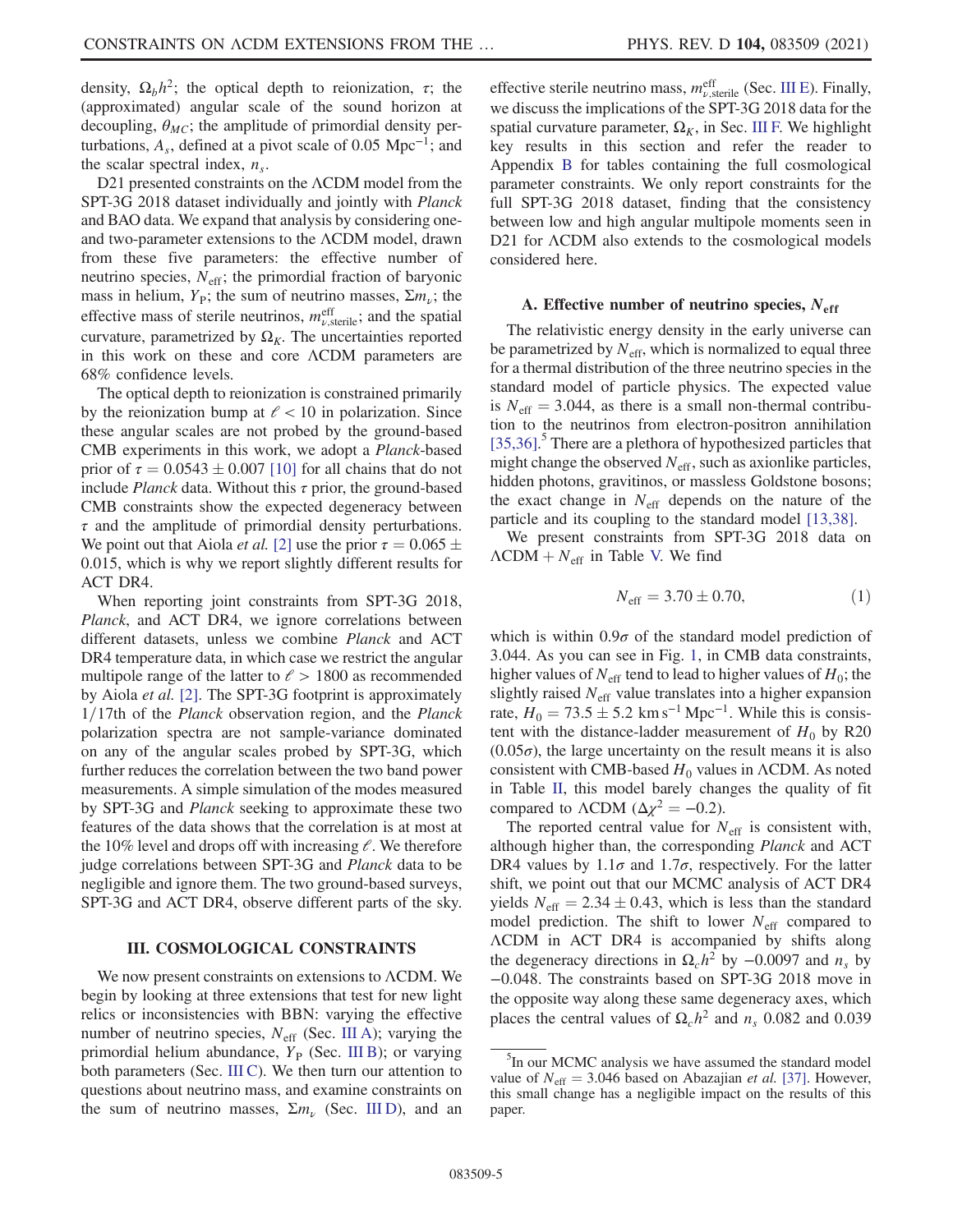<span id="page-5-1"></span>

FIG. 1. Left panel: we show samples in the  $H_0$  vs  $N_{\text{eff}}$  plane from SPT-3G 2018 chains, colored according to  $S_8$ , a parameter describing the amplitude of matter perturbations today. The color range has been chosen to match the  $3\sigma$  range of the latest KiDS-1000 results [\[39\]](#page-17-5). For comparison, we also show the Planck 2D marginalized posterior probability (black lines), and the  $2\sigma$  interval of the  $H_0$ measurement from the distance-ladder of R20. The dotted grey line is the standard model prediction of  $N_{\text{eff}} = 3.044$ . Right panel: constraints from Planck (grey) by itself and jointly with SPT-3G 2018 (blue) in the H<sub>0</sub> vs N<sub>eff</sub> plane for a  $\Lambda$ CDM + N<sub>eff</sub> model. The inclusion of SPT-3G 2018 data tightens the constraint on  $N_{\text{eff}}$  by 11%. Given the high correlation between  $H_0$  and  $N_{\text{eff}}$ , there is a similar refinement of the Hubble constant constraint. Contours indicate the 68% and 95% probability regions.

higher than in  $\Lambda$ CDM, respectively, and  $N_{\text{eff}}$  slightly above the standard model prediction.

Two tensions have been noted between Planck data and low-redshift measurements: in  $\Lambda$ CDM one infers lower low-redshift measurements: in ACDM one infers lower<br>values of  $H_0$  and higher values of  $S_8 \equiv \sigma_8 \sqrt{\Omega_{\rm m}/0.3}$ , a parameter describing the amplitude of matter perturbations today, from Planck data than from low-redshifts measurements [\[10\]](#page-16-2). The interplay between the inferred constraints from the SPT-3G 2018 bandpowers on  $N_{\text{eff}}$ ,  $H_0$ , and  $S_8$  is illustrated in the left panel of Fig. [1](#page-5-1).  $N_{\text{eff}}$  and  $H_0$  are highly degenerate, such that an increase in  $N_{\text{eff}}$  leads to higher values of  $H_0$ . The SPT-3G data alone allow high values of

<span id="page-5-2"></span>TABLE II. Improvement to the quality of fit for the cosmological models considered with respect to  $\Lambda$ CDM,  $\Delta \chi^2$  =  $\chi^2_{\Lambda \text{CDM}+} - \chi^2_{\Lambda \text{CDM}}$ . We have run 10 minimizers without the annealer for each model and find that the  $\chi^2$  of the best three runs typically span a range of the order of 0.1. We also list the extra degrees of freedom (d.o.f.) added by each model extension compared to ΛCDM.

| Model                                                                        | $\Delta y^2$ | Additional d.o.f. |
|------------------------------------------------------------------------------|--------------|-------------------|
| $\Lambda$ CDM + $N_{\text{eff}}$                                             | $-0.2$       |                   |
| $\Lambda$ CDM + $Y_{\rm p}$                                                  | 0.1          |                   |
| $\Lambda$ CDM + $N_{\text{eff}}$ + $Y_{\text{P}}$                            | $-1.8$       |                   |
| $\Lambda$ CDM + $\Sigma m_{\nu}$                                             | 0.0          |                   |
| $\Lambda \text{CDM} + m_{\nu, \text{sterile}}^{\text{eff}} + N_{\text{eff}}$ | 0.1          |                   |
| $\Lambda$ CDM + $\Omega$ <sub>K</sub>                                        | $-0.3$       |                   |

 $N_{\text{eff}}$  and correspondingly high values of  $H_0$  that overlap with the distance-ladder measurement in R20 (the horizontal grey bands). However, such high values of  $N_{\text{eff}}$  and  $H_0$  are ruled out by the *Planck* data (black contours), so the tension persists, although at lower significance due to the larger uncertainty on  $H_0$  when varying  $N_{\text{eff}}$  for CMB data. The  $S_8$  value for each sample in the SPT-3G chains is represented by the color, with the color range chosen to represent the  $3\sigma$  range of the cosmic shear analysis by Heymans *et al.* [\[39\]](#page-17-5). Notably,  $S_8$  varies perpendicular to the main degeneracy direction in the data, thus allowing  $N<sub>eff</sub>$  to vary does little to reduce the tension in constraints of  $S_8$ .

The right panel of Fig. [1](#page-5-1) shows the constraints on  $N_{\text{eff}}$ and  $H_0$  from the SPT-3G 2018 and *Planck* data. The full results are listed in Table [V.](#page-14-1) In particular, the joint constraint on the effective number of neutrino species is

$$
N_{\rm eff} = 2.95 \pm 0.17, \tag{2}
$$

which is within  $0.6\sigma$  of the standard model prediction. Adding the SPT-3G 2018 bandpowers to the Planck data tightens the  $N_{\text{eff}}$  and  $H_0$  constraints by 11% and reduces the square-root of the determinants of the parameter covariance matrices in this 7-parameter model by a factor of 1.5 (see Table [III\)](#page-6-1).

#### B. Primordial helium abundance,  $Y_P$

<span id="page-5-0"></span>The primordial helium abundance is a direct measure of the equilibrium abundance of neutrons relative to protons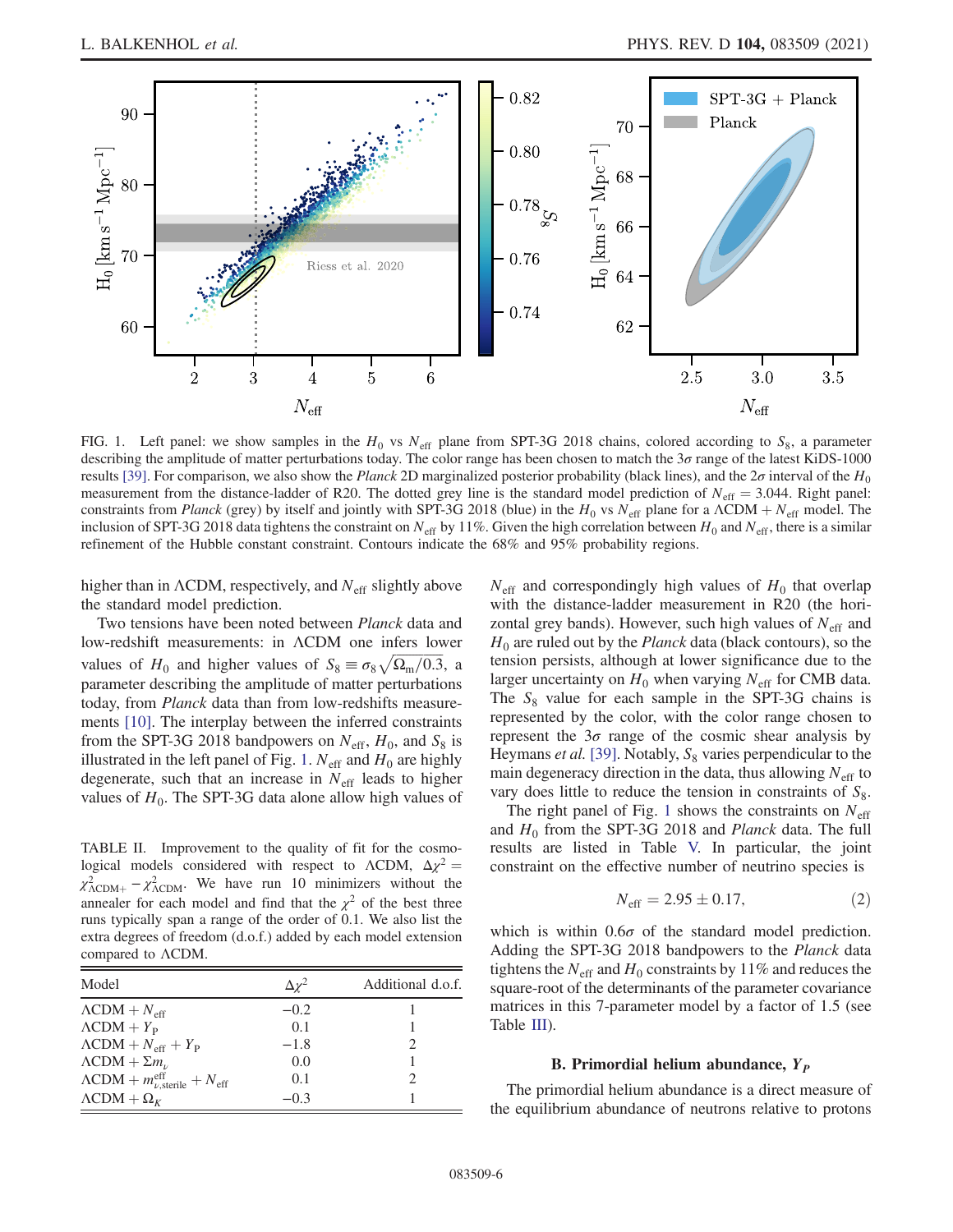during BBN, when the reactions that interconvert them become slow compared to the expansion rate. Virtually all neutrons end up in helium atoms during this period. The equilibrium abundance when these reactions freeze out depends on all known forces and as such measurements of the primordial helium abundance are a powerful probe of our understanding of particle physics.

The CMB anisotropies are sensitive to the helium abundance because helium's first electron has a higher binding energy than hydrogen's, which means that the helium recombination happens earlier than hydrogen. As a consequence, increasing the helium abundance lowers the free electron density during hydrogen recombination. The presence of fewer free electrons reduces the likelihood for Thomson scattering. The photon mean-free path is increased, leading the CMB power spectra at high  $\ell$  to be suppressed as structure on small scales is washed out. Therefore, CMB power spectrum measurements can leverage the change in the Silk damping scale to constrain  $Y_{P}$ .

The constraints from the SPT-3G 2018 bandpowers on  $\Lambda$ CDM +  $Y_P$  are given in Table [V.](#page-14-1) We find

$$
Y_{\rm P} = 0.225 \pm 0.052,\tag{3}
$$

which is consistent with the BBN prediction of 0.2454 at  $0.4\sigma$  [D21]. The SPT-3G 2018 helium constraint is also consistent with the latest CMB results from *Planck* (0.3 $\sigma$ , [\[10\]](#page-16-2)) and ACT DR4 (0.5 $\sigma$ , [\[2\]](#page-16-10)), as well as recent measurements of HII regions of metal-poor galaxies  $(0.4\sigma,$ [\[40\]](#page-17-6)). Current measurements of the primordial helium abundance are consistent with BBN expectations. The change to the quality of fit for this model compared to  $\Lambda$ CDM is insignificant ( $\Delta \chi^2 = 0.1$ , see Table [II](#page-5-2)).

We look at joint constraints from SPT-3G 2018 and Planck (see Table [V\)](#page-14-1). As noted in Table [III](#page-6-1), the addition of SPT-3G 2018 data to the Planck data reduces the squareroot of the determinants of the parameter covariance matrices in this 7-parameter model by a factor of 1.4.

<span id="page-6-1"></span>TABLE III. The addition of the SPT-3G bandpowers to the Planck power spectra significantly reduces the 68% confidence volume in parameter space for all extensions considered. As an approximate measure of the volume reduction, we report here the ratio of the square roots of the determinants of the parameter covariance matrices for *Planck*-only and  $Planck + SPT-3G$ .

| Model                                                 | Volume Reduction |
|-------------------------------------------------------|------------------|
| $\Lambda$ CDM                                         | 1.5              |
| $\Lambda$ CDM + $N_{\text{eff}}$                      | 1.5              |
| $\Lambda$ CDM + $Y_{\rm p}$                           | 1.4              |
| $\Lambda$ CDM + $N_{\text{eff}}$ + $Y_{\text{P}}$     | 1.7              |
| $\Lambda$ CDM + $\Sigma m_{\nu}$                      | 1.3              |
| $\Lambda$ CDM + $m_{\nu,\text{sterile}}^{\text{eff}}$ | 1.5              |
| $\Lambda$ CDM + $\Omega$ <sub>K</sub>                 | 2.0              |

The measurement of  $H_0$  is improved by 8%, while the uncertainty on the helium fraction is essentially unchanged, yielding

$$
Y_{\rm P} = 0.234 \pm 0.012. \tag{4}
$$

This measurement is consistent with the BBN prediction of 0.2454 (note the BBN prediction varies with the ΛCDM parameters) at  $0.9\sigma$ , as well as the H II region-based measurement of Aver *et al.* [\[40\]](#page-17-6) (0.9 $\sigma$ ).

## <span id="page-6-0"></span>C. Effective number of neutrino species and primordial helium abundance,  $N_{\text{eff}} + Y_P$

We now look at the constraints when simultaneously varying  $N_{\text{eff}}$  and  $Y_{\text{P}}$ . Since BBN makes precise predictions for the primordial helium abundance as a function of the effective number of neutrino species and other parameters, the constraint on  $N_{\text{eff}}$  in Sec. [III A](#page-4-1) implicitly assumes that any extra relativistic species are present during both BBN and recombination. Simultaneously varying  $N_{\text{eff}}$ and  $Y<sub>P</sub>$  removes this assumption and allows for independent constraints on the relativistic energy density during each epoch.

We present the constraints SPT-3G 2018 places on  $\Lambda$ CDM +  $N_{\text{eff}}$  +  $Y_{\text{P}}$  in Table [V](#page-14-1) and show the marginalized 1D and 2D posterior probabilities for  $N_{\text{eff}}$  and  $Y_{\text{P}}$  in the left panel of Fig. [2.](#page-7-0) We find

$$
N_{\text{eff}} = 5.1 \pm 1.2,
$$
  
\n
$$
Y_{\text{P}} = 0.151 \pm 0.060.
$$
 (5)

The central value of  $N_{\text{eff}}$  is 1.7 $\sigma$  higher than the standard model prediction of 3.044, while the  $Y<sub>P</sub>$  value is 1.6 $\sigma$  lower than the ΛCDM prediction of 0.2454; the parameters shift along the degeneracy direction in the  $N_{\text{eff}}$  vs  $Y_P$  plane as shown in the left panel of Fig. [2](#page-7-0). The plot also shows that consistency with BBN, as well as departures to  $Y<sub>P</sub>$  values far below the BBN expectation, are compatible with the SPT-3G data. The fit quality improves by only  $\Delta \chi^2 = -1.8$ compared to ΛCDM for two additional parameters (see Table [II\)](#page-5-2). The mild preference is driven by the data at  $\ell$  < 800; removing the lower multipoles shifts the best-fit values toward the ΛCDM expectations. These angularscales have been well-measured by Planck, which does not share this trend. Similar to Sec. [III A](#page-4-1), we find that the shifts in the values of  $N_{\text{eff}}$  and  $Y_{\text{P}}$  lead to increases in  $\Omega_c h^2$  and  $n_s$ by 0.026 and 0.020 compared to ΛCDM, respectively.

The left panel of Fig. [2](#page-7-0) compares the posteriors in the  $N_{\text{eff}}$  vs  $Y_{\text{P}}$  plane from SPT-3G 2018, *Planck*, and ACT DR4. As should be expected, all three show a similar degeneracy axis, where increasing  $N_{\text{eff}}$  decreases  $Y_{\text{P}}$ . The central value of the SPT-3G 2018 constraint is higher along the  $N_{\text{eff}}$  axis (and lower along the  $Y_P$  axis) than *Planck*, which in turn is higher than ACT DR4. Our central value of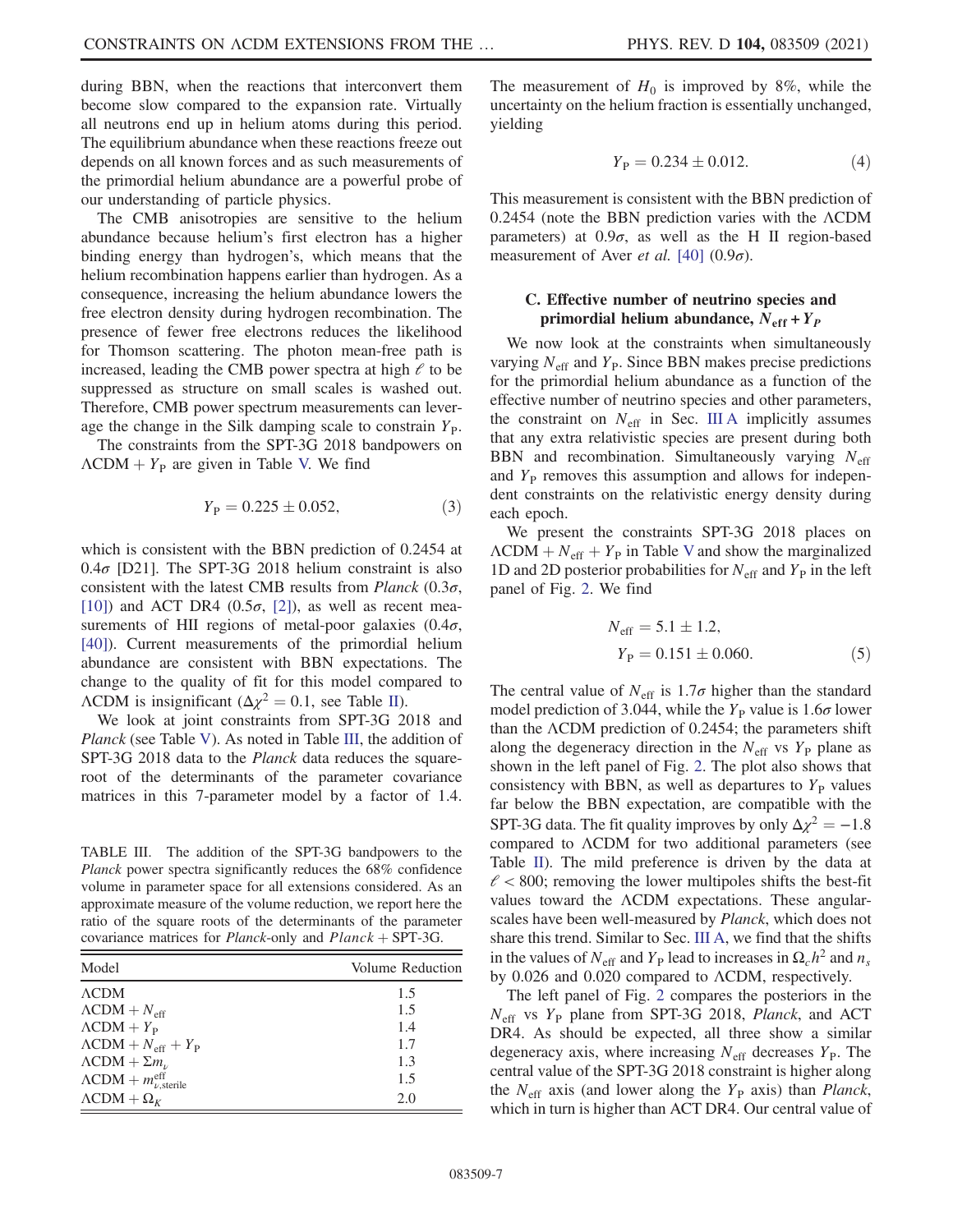<span id="page-7-0"></span>

FIG. 2. Left: constraints on  $N_{\text{eff}}$  and  $Y_{\text{P}}$ . The contours indicating the 68% and 95% probability regions inferred from the SPT-3G 2018, Planck, and ACT DR4 datasets are shown in red (solid), dark grey (dashed), and blue (dash-dotted), respectively. The vertical dotted grey line indicates the standard model prediction  $N_{\text{eff}} = 3.044$ . The solid black line in the lower left panel shows the BBN prediction for the primordial helium abundance while the light grey band in panels with  $Y<sub>P</sub>$  shows the 95% confidence interval of the latest HII region-based measurement [\[40\]](#page-17-6). Right: successive generations of SPT observations have improved constraints on  $N_{\text{eff}}$ , with SPT-3G 2018 achieving a 57% and 15% improvement over SPT-SZ and SPTpol, respectively. The lines show the marginalized 1D posteriors for  $N_{\text{eff}}$ in the  $\Lambda$ CDM +  $N_{\text{eff}}$  +  $Y_{\text{P}}$  model from SPT-3G 2018 (red, solid), SPTpol (green, dash-dotted), and SPT-SZ data (blue, dashed).

 $N_{\text{eff}}$  is 1.8 $\sigma$  higher than the *Planck* value, and larger than the ACT DR4 value by the same amount (although it is lower than *Planck*, its associated uncertainty is larger). The  $Y_P$  value from SPT-3G is lower than the *Planck* and ACT DR4 ones by  $1.5\sigma$  and  $1.0\sigma$ , respectively.

To quantify the agreement between SPT-3G 2018 and *Planck* in the full parameter space, we calculate the  $\chi^2$  of the differences in the mean values of the parameters using the inverse of the sum of parameter covariance matrices. We use a combined parameter,  $10^9 A_s e^{-2\tau}$ , to account for the *Planck*-based  $\tau$  prior used in the SPT-3G constraints. Thus the comparison covers seven parameters  $(\Omega_b h^2, \Omega_c h^2, \theta_{MC}, 10^9 A_s e^{-2\tau}, n_s, N_{\text{eff}}, Y_P)$ . We find  $\chi^2 =$ 12.3 between the SPT-3G 2018 and Planck datasets, which corresponds to a probability to exceed (PTE) of 9%. This is within the central 95% confidence interval [2.5%,97.5%] and we conclude that the two datasets are consistent with one another.

The same comparison for SPT-3G 2018 and ACT DR4 yields  $\chi^2 = 17.8$ , which translates to a PTE of 1%. This low PTE is driven by differences in the preferred baryon density. The  $\Omega_b h^2$  value for ACT DR4 is 2.6 $\sigma$  below the SPT-3G 2018 result. The low baryon density inferred from ACT DR4 has been previously noted by Aiola *et al.* [\[2\]](#page-16-10), who explain that the shift is related to degeneracies over the limited angular multipole range probed. Removing  $\Omega_b h^2$ from the comparison reduces the  $\chi^2$  to 12.7 and raises the PTE to 5%. Outside of the noted variation in the preferred baryon density with ACT DR4, we conclude that the parameter constraints in the  $\Lambda CDM + N_{\text{eff}} + Y_{\text{P}}$  model are consistent across the three experiments.

The SPT-3G 2018 primordial helium abundance constraint is  $1.6\sigma$  lower than the most precise measurement based on the H II regions of metal-poor galaxies [\[40\]](#page-17-6). While the SPT-3G 2018 data alone allow for very high expansion rates in the  $\Lambda CDM + N_{\text{eff}} + Y_{\text{P}}$  model extension,  $H_0 = 80.4 \pm 7.2$  km s<sup>-1</sup> Mpc<sup>-1</sup>, the addition of Planck data significantly tightens the  $H_0$  constraint and pulls the value down to  $H_0 = 67.7 \pm 1.8 \text{ km s}^{-1} \text{ Mpc}^{-1}$ . We discuss the results with *Planck* in more detail below.

Comparison in the  $\Lambda$ CDM +  $N_{\text{eff}}$  +  $Y_{\text{P}}$  model shows the improvement across successive SPT power spectrum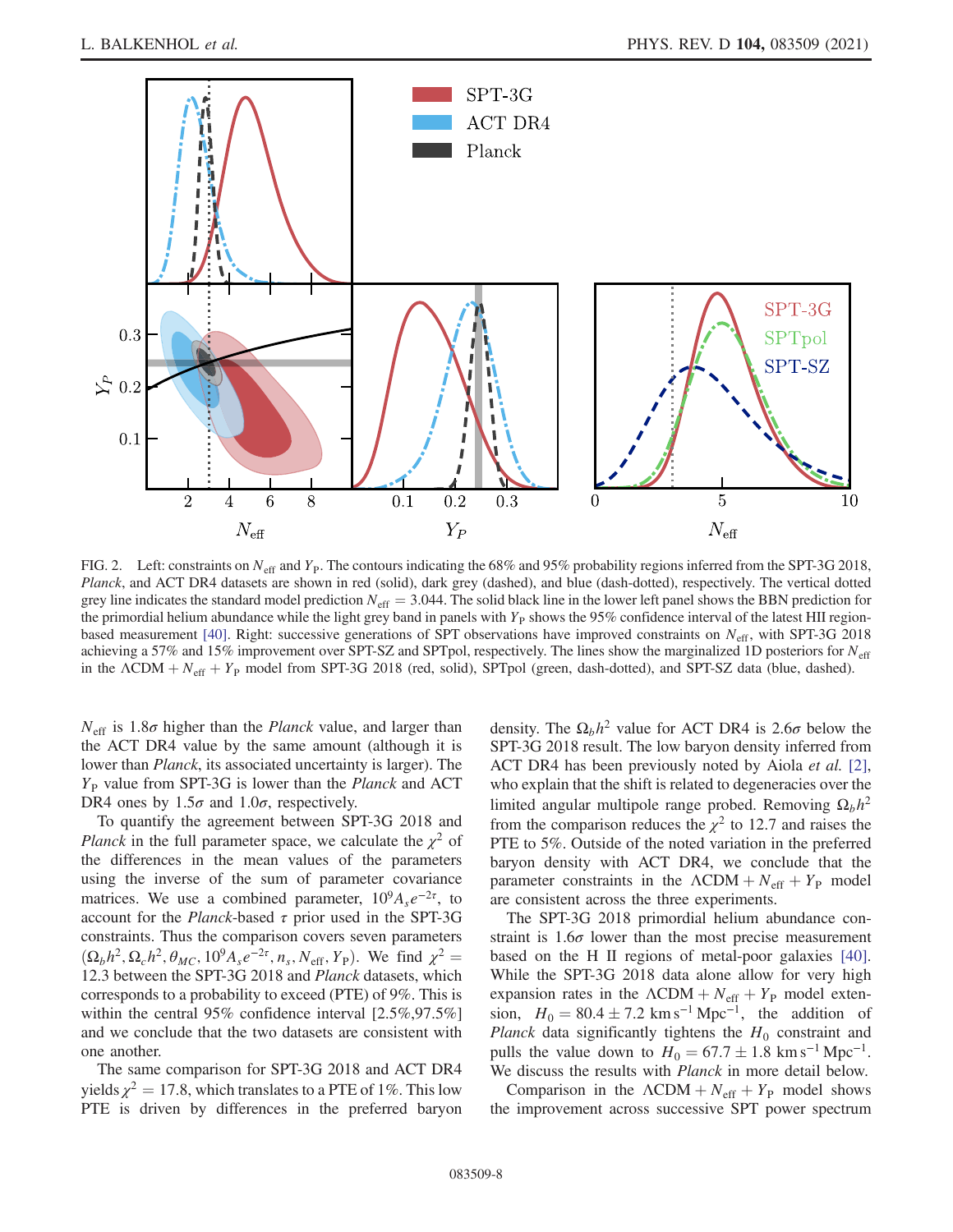measurements. We compile the 1D marginalized posterior for  $N_{\text{eff}}$  as constrained by SPT-SZ, SPTpol, and SPT-3G 2018 for this two-parameter extension in the right panel of Fig. [2.](#page-7-0) Across three generations of experiments from SPT-SZ to SPTpol to SPT-3G 2018, the uncertainty on the effective number of neutrino species has shrunk from  $\sigma(N_{\rm eff}) = 1.9$  to 1.4 to 1.2. Furthermore, we note that the SPT-SZ and SPTpol datasets were based on nearly complete multiyear surveys, whereas the SPT-3G 2018 data was recorded over a four-month period (half of a typical observing season) and data is still being collected.

Joint constraints from SPT-3G 2018 and Planck are given in Table [V.](#page-14-1) Adding the SPT-3G to Planck data reduces the square-root of the determinants of the parameter covariance matrices in this 8-parameter model by a factor of 1.7 (see Table [III](#page-6-1)), signalling a substantial reduction in the allowed parameter volume. For SPT-3G 2018 and Planck, we report

$$
N_{\text{eff}} = 3.13 \pm 0.30,
$$
  
\n
$$
Y_{\text{P}} = 0.230 \pm 0.017.
$$
 (6)

These values are offset from their standard model predictions by  $0.3\sigma$  and  $0.1\sigma$ , respectively. The mean of the helium fraction posterior is  $0.7\sigma$  less than the H II region-based measurement of Aver et al. [\[40\].](#page-17-6)

#### D. Neutrino masses,  $\Sigma m_{\nu}$

<span id="page-8-0"></span>The neutrino sector is one of the least understood areas of the standard model of particle physics. Determining neutrino hierarchy and the mechanism by which neutrinos attain their mass are key questions. CMB observations allow us to constrain the sum of neutrino masses,  $\Sigma m_{\nu}$ , and are complementary to terrestrial experiments, which have so far measured the squared mass splittings and the sign of one splitting [\[41](#page-17-7)–43].

We present the constraints on  $\Lambda$ CDM +  $\Sigma m_{\nu}$  placed by SPT-3G 2018 alone and in combination with BAO and Planck data in Table [VI.](#page-15-0) SPT-3G 2018 alone constrains  $\Sigma m_{\nu}$  to  $0.69 \pm 0.67$  eV, with an upper limit of  $\Sigma m_{\nu}$  < 2.0 eV at 95% confidence. We report no change to the quality of fit for this model compared to ΛCDM (see Table [II](#page-5-2)).

We add BAO measurements to improve the  $\Sigma m_{\nu}$  constraint. The low-redshift BAO points significantly reduce the large degeneracy between the expansion rate today and sum of the neutrino masses that exists in the SPT-3G data alone; the uncertainty on  $H_0$  drops from 5.3 to  $0.70 \text{ km s}^{-1} \text{ Mpc}^{-1}$  as can be seen in columns 1 and 3 of Table [VI.](#page-15-0) The upper limit from on  $\Sigma m_{\nu}$  SPT-3G plus BAO is

$$
\Sigma m_{\nu} < 0.30 \text{ eV} (95\% \text{ CL}).
$$
 (7)

This limit is weaker than the 95% CL upper limits of 0.13 eV and 0.24 eV set by Planck and ACT DR4 in combination with BAO measurements, respectively. We show the associated marginalized 1D posteriors for all three datasets in the left panel of Fig. [3](#page-8-1). As can be seen there, some of the difference in the upper limits is due to where

<span id="page-8-1"></span>

FIG. 3. Left: the CMB and BAO data place upper limits on the sum of neutrino masses,  $\Sigma m_{\nu}$ . The results from combining BAO data with SPT-3G 2018, ACT DR4, and *Planck* are shown in red (solid), black (dashed), and blue (dash-dotted), respectively. The hatched region is ruled out by neutrino oscillation observations, which require  $\Sigma m_{\nu} > 0.06$  eV in the normal hierarchy and  $\Sigma m_{\nu} > 0.1$  eV in the inverted hierarchy. The allowed mass-ranges of the normal hierarchy (NH) and inverted hierarchy (IH) are also marked on the top of the plot. Right: lower neutrino masses are correlated with higher values of the Hubble constant. The colored points show values for  $H_0$  from samples from the SPT-3G 2018 + BAO chains. The color represents  $S_8$  for that chain sample, with the color scale chosen to cover the  $3\sigma$ band of the latest KiDS-1000 results [\[39\]](#page-17-5). The black lines show the 2D marginalized 68% and 95% posterior probability from Planck. The dark (light) grey region corresponds to the  $1\sigma(2\sigma)$  band for the R20 distance-ladder Hubble measurement. As in the left panel, the hatched region indicates the mass range ruled out by neutrino oscillation observations.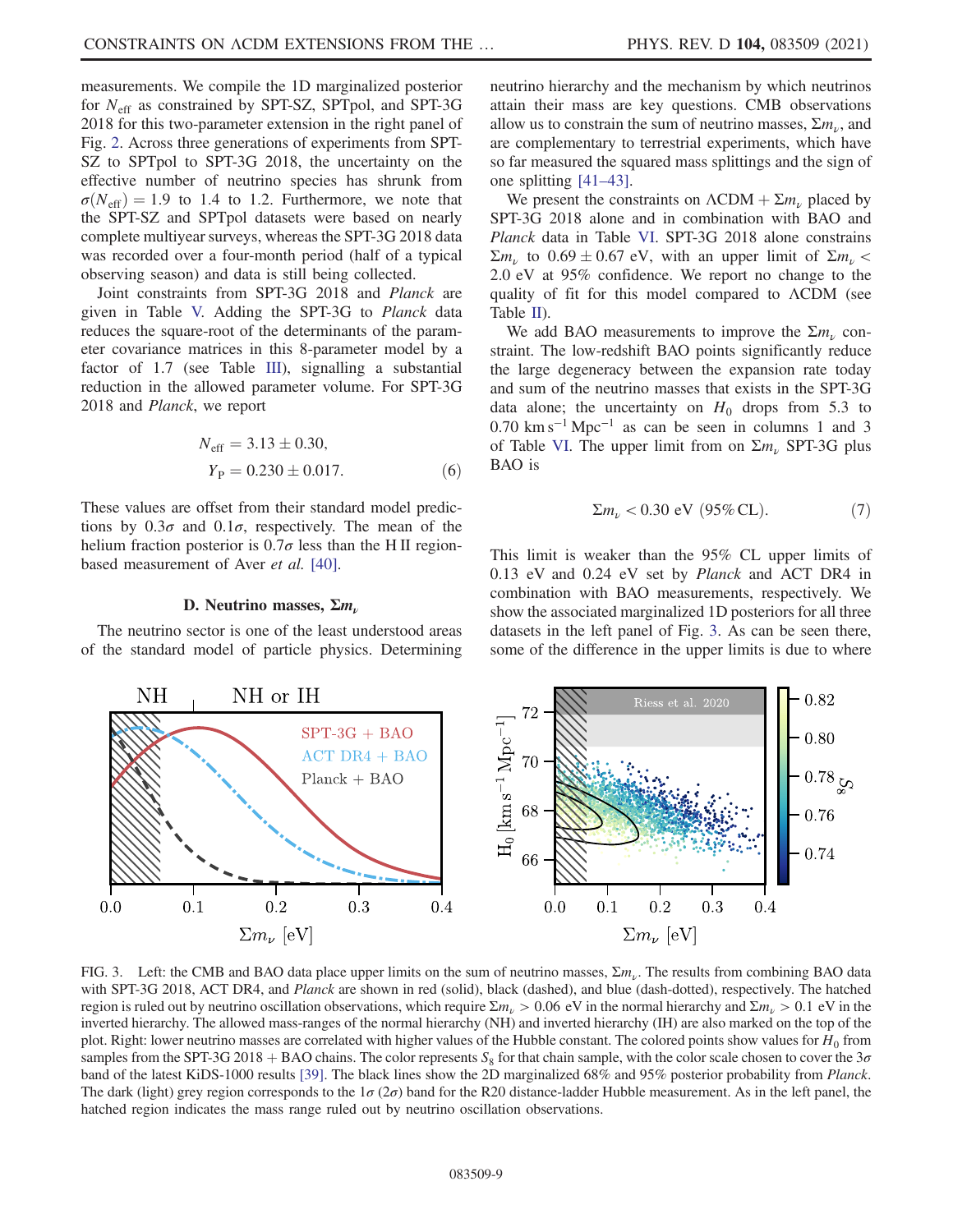the posteriors peak, with the SPT-3G posterior reaching its maximum at ∼0.11 eV.

We highlight the interplay between the joint constraints from SPT-3G 2018 and BAO data on the sum of the neutrino masses  $\Sigma m_{\nu}$ , Hubble constant  $H_0$ , and a parameter describing the amplitude of density perturbations today,  $S_8$ , in the right panel of Fig. [3.](#page-8-1) Massive neutrinos offer no resolution to the Hubble tension: increasing the neutrino mass lowers the expansion rate inferred from the CMB and increases the gap between early- and late-time probes. The combination of the SPT-3G 2018 and BAO datasets rules out  $H_0 > 70$  km s<sup>-1</sup> Mpc<sup>-1</sup> at 2.9 $\sigma$ , leaving a 3.5 $\sigma$  rift to the most recent distance-ladder measurement by R20 (indicated in grey in the figure). It is interesting to note that in the  $\Sigma m_{\nu}$ ,  $H_0$ ,  $S_8$  space shown, the measurements of R20 and Heymans et al. [\[39\]](#page-17-5) lie in the same direction relative to the Planck constraints; increasing the value of  $H_0$  at fixed  $\Sigma m_\nu$  also decreases the inferred  $S_8$  value, thus improving the consistency with the local measurements of  $H_0$  from R20 and of  $S_8$  from Heymans *et al.* [\[39\].](#page-17-5)

The parameter constraints from combining SPT-3G 2018, Planck, and BAO data on  $\Lambda$ CDM  $+ \Sigma m_{\nu}$  are shown in Table [VI.](#page-15-0) The addition of Planck power spectrum data reduces the upper limit on  $\Sigma m_{\nu}$  by more than a factor of two to:

$$
\Sigma m_{\nu} < 0.13 \text{ eV} (95\% \text{ CL}).
$$
 (8)

The Planck large-scale temperature data adds information from both the late time integrated Sachs-Wolfe effect and the observed peak smoothing, which depends on the amount of gravitational lensing. Previous works have noted that one reason the Planck data favor low neutrino masses is the excess peak-smoothing observed in the Planck TT bandpowers [\[10,44\].](#page-16-2) Removing the Planck TT bandpowers (keeping Planck TE and EE) from the data combination relaxes the upper limit by 50% to  $\Sigma m_{\nu} < 0.20$  eV. As an approximate estimate of how much information is added by the SPT-3G data, we calculate the ratio for the square-root of the determinants of the parameter covariance matrices when adding the SPT-3G 2018 dataset to *Planck* (including the TT bandpowers) and BAO data to be 1.3 (see Table [III](#page-6-1)). Adding the SPT-3G data to the Planck and BAO data thus substantially reduces the allowed parameter volume.

# E. Sterile Neutrinos,  $m_{\nu,{\rm{sterile}}}^{\rm{eff}}$

<span id="page-9-0"></span>Sterile neutrinos are a hypothesized species of neutrinos that do not interact through the weak force, only gravitationally. We investigate the model formulated by the Planck collaboration, which we describe briefly here (for more details see Planck Collaboration et al. [\[10,45,46\]\)](#page-16-2). Motivated by the results of Acero et al. [\[43\],](#page-17-8) we assume minimal neutrino masses in the normal mass hierarchy, which we approximate as two massless and one massive active neutrino with a mass of  $0.06$  eV. To these we add one massive sterile neutrino with an abundance and distribution across momentum arising from its mixing with active neutrinos.

We consider both a thermal distribution and, as in the Dodelson-Widrow (DW) mechanism [\[47\]](#page-17-9), a distribution proportional to that of the active neutrinos with a scaling factor dependent on the mixing angle between the active and sterile neutrinos. Since the two scenarios are cosmologically equivalent, we sample over the effective mass  $m_{\nu,\text{sterile}}^{\text{eff}} = 94.1 \Omega_{\nu,\text{sterile}} h^2 \text{ eV}$ , which maps to the physical mass according to  $m_{\text{sterile}}^{\text{physical}} = m_{\nu,\text{sterile}}^{\text{eff}}(\Delta N_{\text{eff}})^{\alpha}$ , where  $\Delta N_{\text{eff}}$  is the deviation of the effective number of neutrino species from the standard model prediction, and  $\alpha = -3/4$ for a thermal distribution of sterile neutrino momenta or  $\alpha = -1$  for the DW mechanism.

Sterile neutrinos with physical masses  $\geq 10$  eV become non-relativistic well before recombination and, depending on their mass, mimic warm or cold dark matter. To avoid this regime, we focus our analysis on the region in  $(N_{\text{eff}}, m_{\nu, \text{sterile}}^{\text{eff}})$  space that corresponds to a physical mass of  $m_{\text{sterile}}^{\text{physical}} < 2$  eV, assuming a thermal distribution of sterile neutrino momenta.<sup>6</sup> Since sterile neutrinos in this region of parameter space would be relativistic at lastscattering, we would expect them to increase  $N<sub>eff</sub>$ .

We present the constraints the SPT-3G 2018 dataset places by itself and in combination with BAO on  $\Lambda$ CDM  $+$  $m_{\nu,\text{sterile}}^{\text{eff}}$  in Table [VII.](#page-15-1) The SPT-3G 2018 dataset is consistent with the null hypothesis of no sterile neutrinos, constraining  $\Delta N_{\text{eff}} < 1.8$  and  $m_{\nu,\text{sterile}}^{\text{eff}} < 1.5 \text{ eV}$  at 95% confidence. Including BAO data tightens these 95% CL limits to:

$$
\Delta N_{\rm eff} < 1.6,
$$
\n
$$
m_{\nu, \text{sterile}}^{\text{eff}} < 0.50 \text{ eV}.\tag{9}
$$

As noted in Table [II,](#page-5-2) we find that the quality of fit for this model does not change significantly from ΛCDM  $(\Delta \chi^2 = 0.1)$ . The *Planck* and ACT DR4 datasets also yield no evidence for sterile neutrinos: in combination with BAO data we infer  $\Delta N_{\rm eff} < 0.29 m_{\nu,{\rm sterile}}^{\rm eff} < 0.24$ , eV from *Planck* and  $\Delta N_{\text{eff}} < 0.58$ ,  $m_{\nu,\text{sterile}}^{\text{eff}} < 0.32$  eV from ACT DR4.

We plot the constraints placed by SPT-3G  $2018 + BAO$ in the  $N_{\text{eff}}$  vs  $m_{\nu,\text{sterile}}^{\text{eff}}$  plane in Fig. [4](#page-10-1), where the degeneracy of these parameters with  $H_0$  can be observed. We report  $H_0 = 71.6 \pm 2.2$  km s<sup>-1</sup> Mpc<sup>-1</sup>, which is higher than the ΛCDM value due to the increase in the effective number of neutrino species, similar to Sec. [III A.](#page-4-1) While an increase to  $N<sub>eff</sub>$  of the size needed to reconcile late- and early-time probes of  $H_0$  is allowed by the SPT-3G 2018 dataset, it is disfavored by Planck [\[10\]](#page-16-2).

<sup>&</sup>lt;sup>6</sup>The results only change slightly if we assume the DW scenario for this prior instead of a thermal distribution of sterile neutrino momenta.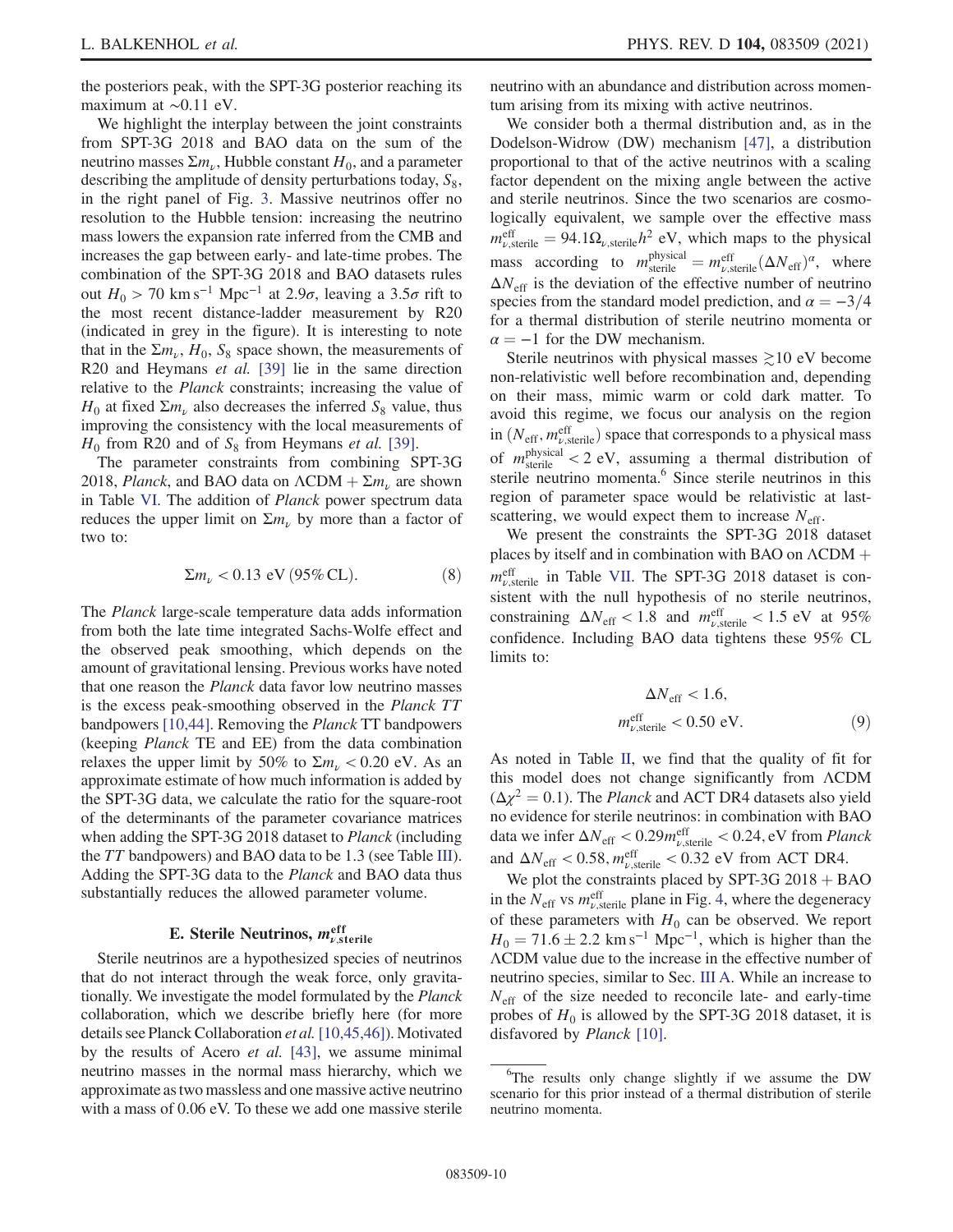<span id="page-10-1"></span>

<span id="page-10-2"></span>

FIG. 4. The SPT-3G 2018 and BAO constrain the energy density and effective mass of a sterile neutrino; higher values of  $N_{\text{eff}}$  tend to correlate with higher values of  $m_{\nu,\text{sterile}}^{\text{eff}}$ . The colored points show the values of  $N_{\text{eff}}$  and  $m_{\nu,\text{sterile}}^{\text{eff}}$  from samples in the SPT-3G 2018 + BAO chains, with the color determined by each sample's  $H_0$  value. The color scale is chosen to cover the  $3\sigma$  range of the R20 distanceladder result. The black lines denote the 2D marginalized 68% and 95% probability regions for these data. The dark grey dashed lines and light grey solid lines correspond to a constant physical mass of 0.1, 0.25, 0.5, 1 eV (clockwise) assuming a thermal distribution of the sterile neutrino momenta and the Dodelson-Widrow mechanism [\[47\]](#page-17-9), respectively. The solid grey region is excluded by the prior  $m_{\text{sterile}}^{\text{thermal}} < 2 \text{ eV}$ .

Joint constraints from SPT-3G 2018, Planck, and BAO data on sterile neutrinos are given in Table [VII](#page-15-1). We find 95% CL upper limits of

$$
\Delta N_{\text{eff}} < 0.30,
$$
\n
$$
m_{\nu, \text{sterile}}^{\text{eff}} < 0.20 \text{ eV}.\tag{10}
$$

The addition of *Planck* data reduces the upper limit on  $N_{\text{eff}}$ five-fold, and as a result tightens the posterior on  $H_0$  to  $68.30 \pm 0.70$  km s<sup>-1</sup> Mpc<sup>-1</sup>. The CMB-preferred value of  $H_0$  remains in tension with the distance-ladder measurement of R20 at  $3.5\sigma$ . Finally, as an indicator of the extent to which SPT-3G data reduces the allowed parameter volume in the 8-dimensional space, we once again calculate the square-root of the determinants of the parameter covariance matrices, finding a reduction by a factor of 1.6 when adding the SPT-3G 2018 dataset to Planck and BAO data.

#### F. Spatial curvature,  $\Omega_K$

<span id="page-10-0"></span>Inflation in the early universe should suppress any primordial spatial curvature, leading to a flat universe today to well below the precision of current measurements. While primary CMB observations can test this assumption, they suffer from geometric degeneracies which limit their precision. The Planck dataset prominently gives support for a closed universe at well over  $2\sigma$  when considering primary

FIG. 5. Marginalized 2D 68% and 95% posterior probability contours in the  $H_0$  vs  $\Omega_K$  plane for SPT-3G (red), *Planck* (dark grey), SPT-3G + Planck (blue), and the combination of SPT-3G 2018, Planck, and BAO data (black lines). The SPT-3G data by itself places constraints competitive with Planck on curvature, in part due to the upturn in the degeneracy between  $\Omega_K$  and  $H_0$  as  $\Omega_K$  increases. The combined SPT-3G 2018 and Planck data results in a curvature constraint consistent with the standard model prediction at  $1.8\sigma$ . While this raises the inferred  $H_0$  value compared to *Planck*-only constraints to  $60.6 \pm 3.4 \text{ km s}^{-1} \text{ Mpc}^{-1}$ , it remains in tension with the distance-ladder measurement by R20, for which we show the  $2\sigma$ interval in the horizontal grey bands, at  $3.5\sigma$ .

CMB data alone. However, adding CMB lensing or BAO data drives the posterior back to  $\Omega_K = 0$  [\[10\]](#page-16-2).

We report constraints on  $\Lambda$ CDM +  $\Omega_K$  from SPT-3G 2018 alone and jointly with BAO data in Table [VIII](#page-15-2). From SPT-3G 2018 alone we determine  $\Omega_K = 0.001_{-0.019}^{+0.018}$ . This is perfectly consistent with a flat universe. We highlight that the marginalized confidence interval for  $\Omega_K$  is close to the precision of the *Planck* data ( $\Omega_K = -0.044^{+0.018}_{-0.015}$ ). The precision of this result is not simply a reflection of the quality of the SPT-3G 2018 dataset, but also due to increasing slope of the degeneracy between  $H_0$  and  $\Omega_K$ observable in Fig. [5](#page-10-2). This model barely changes the quality of fit compared to  $\Lambda$ CDM ( $\Delta \chi^2 = -0.3$ , see Table [II\)](#page-5-2).

With the primary CMB information alone, spatial curvature is degenerate with the Hubble constant; the geometric impact of an open universe on the distance to the last-scattering surface can be compensated for by a higher expansion rate. Adding BAO information breaks this degeneracy, and for SPT-3G 2018 plus BAO data we report

$$
\Omega_K = -0.0014 \pm 0.0037. \tag{11}
$$

The central value is consistent with flatness at  $0.4\sigma$ . The BAO data also reduces the error on the  $H_0$  determination from  $\sigma(H_0) = 8.5$  km s<sup>-1</sup> Mpc<sup>-1</sup> by a factor of 11 to  $\sigma(H_0) = 0.76$  km s<sup>-1</sup> Mpc<sup>-1</sup> for the SPT-3G 2018 dataset. The combination of SPT-3G 2018 and BAO data constrains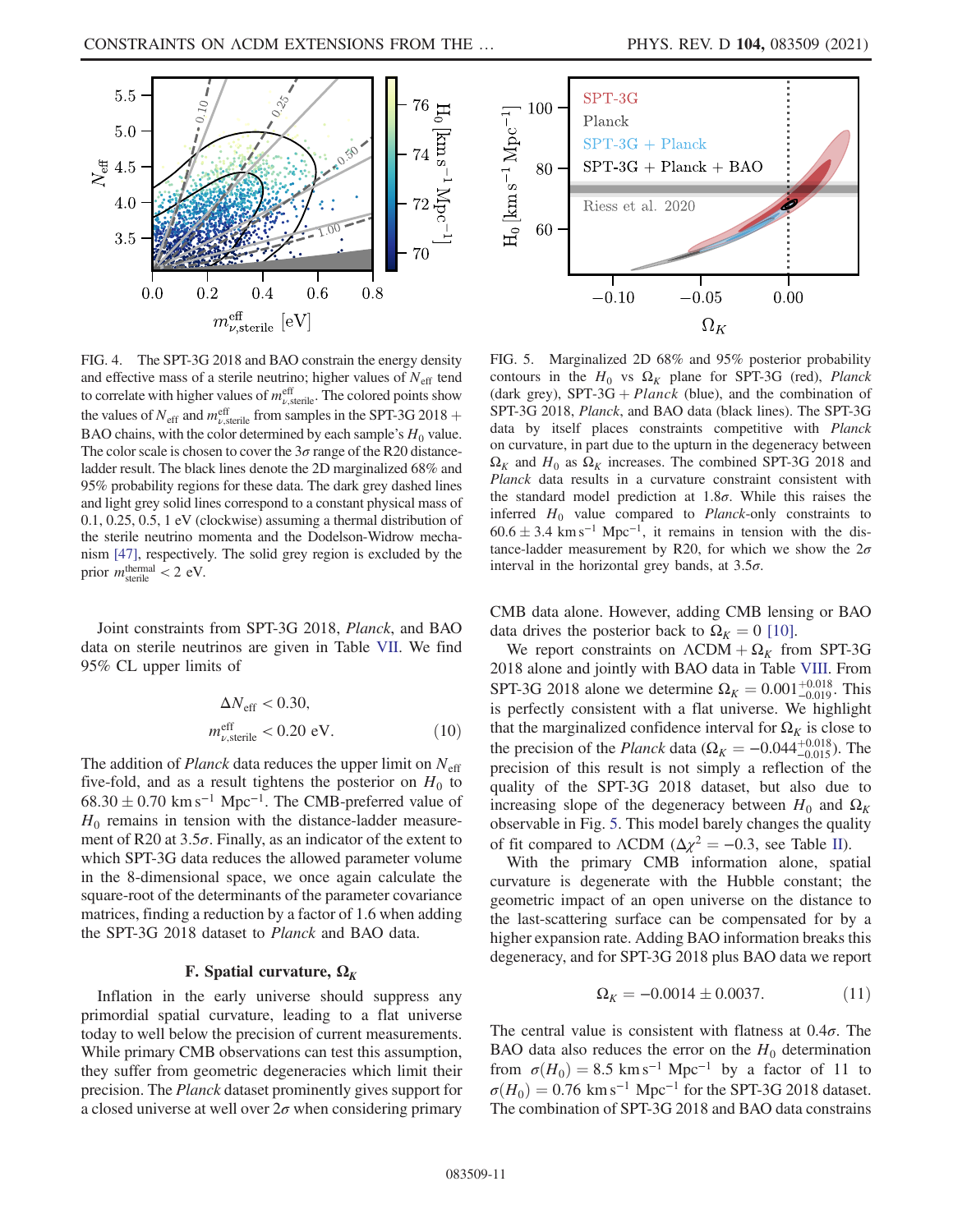$H_0$  to 68.11  $\pm$  0.76 km s<sup>-1</sup> Mpc<sup>-1</sup>. Given the inferred curvature is nearly zero, it is unsurprising that the  $H_0$ central value is basically unchanged from the result in the standard 6-parameter flat ΛCDM model. The mean value of  $H_0$  is 3.4 $\sigma$  lower than the R20 distance-ladder measurement.

The SPT-3G 2018 and *Planck* parameter posteriors are statistically consistent in the  $\Lambda CDM + \Omega_K$  model. We compute the parameter-level  $\chi^2$  between the two datasets across the six free cosmological parameters as in Sec. [III C](#page-6-0) and find  $\chi^2 = 13.0$  (PTE = 4.3%). The largest differences are in  $\Omega_K$  and  $\theta_{MC}$ , which are degenerate with one another and offset along this degeneracy direction by  $1.8\sigma$  in both parameters. However, we point out again that, as illustrated by the curved ellipses in Fig. [5](#page-10-2), the posteriors on these parameters are not well-described by a simple Ndimensional Gaussian assumed in a covariance matrix formalism. Therefore, this result only provides a qualitative view of the more complex parameter space.

We combine the SPT-3G 2018 and *Planck* data, reporting joint parameter constraints in Table [VIII.](#page-15-2) The interplay of the different datasets is illustrated in Fig. [5](#page-10-2). We find that the inclusion of SPT data pulls the inferred curvature value toward flatness:  $\Omega_K = -0.020 \pm 0.011$ . The  $\Omega_K$ constraint is refined by 56% compared to the Planck result and its central value is within  $1.8\sigma$  of the standard model prediction of zero. This large improvement is in part owed to the aforementioned offset in the  $\Omega_K$  vs  $\theta_{MC}$  plane between the individual constraints from SPT-3G 2018 and Planck and the shift of the constraint in the highly non-Gaussian parameter space. We approximate the reduction in the allowed parameter volume by again looking at the ratio of the square-root of the determinants of the parameter covariance matrices when adding the SPT-3G 2018 dataset to Planck, finding a ratio of 2.0. As can be seen in Table [III,](#page-6-1) this extension shows the largest improvement from the SPT-3G data. The joint constraint on  $H_0$  is  $60.6 \pm 3.4$  kms<sup>-1</sup> Mpc<sup>-1</sup>, which is  $3.5\sigma$  lower than the distance-ladder measurement by R20.

Combining the two CMB datasets with BAO information yields

$$
\Omega_K = 0.0009 \pm 0.0018,\tag{12}
$$

which is consistent with flatness  $(0.5\sigma)$ . The addition of BAO data also tightens the  $H_0$  constraint to 68.05  $\pm$  $0.67$  kms<sup>-1</sup> Mpc<sup>-1</sup>. This value is in tension with the latest distance-ladder measurement at  $3.5\sigma$ .

## <span id="page-11-0"></span>IV.  $H_0$  FROM TEMPERATURE AND POLARIZATION DATA

We now turn our attention to the observation made by D21 that current *EE* power spectrum measurements are consistent with comparatively high values of  $H_0$ . Fits to the EE power spectra from SPT-3G 2018, SPTpol, Planck, and ACT DR4 yield  $H_0 = 76.4 \pm 4.1, 73.4 \pm 3.3, 69.9 \pm 2.7,$ and  $71.8 \pm 4.4 \text{ km s}^{-1} \text{ Mpc}^{-1}$ , respectively [\[\[1,2,7\]](#page-16-0) D21]. These values are all within  $\leq 1.1\sigma$  of the distance-ladder measurement of  $H_0$  by R20. As stated by D21, this inconsistency between cosmological constraints derived from temperature and polarization data might hint at new physics to resolve the Hubble tension.

Although an interesting lead, the current evidence for such an inconsistency in individual experiments is low (see D21 Sec. 7, Planck Collaboration et al. [\[10\]](#page-16-2) Sec. [III,](#page-4-0) Choi et al. [\[3\]](#page-16-7) §12). To increase the statistical weight, we combine the measured bandpowers from recent experiments at the likelihood level and present constraints based only on the TT, TE, or EE spectra. For the TT results we use SPT-SZ,

<span id="page-11-1"></span>

FIG. 6. Comparison of the 2D marginalized posteriors from joint constraints from collections of TT (dark grey; SPT-SZ, Planck, ACT DR4  $\ell$  > 1800), TE (red; SPT-3G 2018, Planck, ACT DR4), and EE (blue; SPT-3G 2018, Planck, ACT DR4) power spectra for each  $\Lambda$ CDM parameter vs  $H_0$ . The solid black contours show constraints from the combination of TT, TE, and EE spectra from SPT-3G 2018, Planck, and ACT DR4. The light grey band indicates the  $2\sigma$  interval of the distance-ladder measurement of  $H_0$  by R20. Despite the raised expansion rate inferred from each individual  $EE$  spectrum, the joint result is consistent with the  $TT$  and  $TE$  data and remains in 2.2 $\sigma$  tension with the low-redshift measurement of  $H_0$ . The low acoustic scale value inferred from the EE spectra is driven by the Planck data (see Fig. [5](#page-10-2) of Planck Collaboration et al. [\[10\]](#page-16-2)). Contours indicate the 68% and 95% probability regions.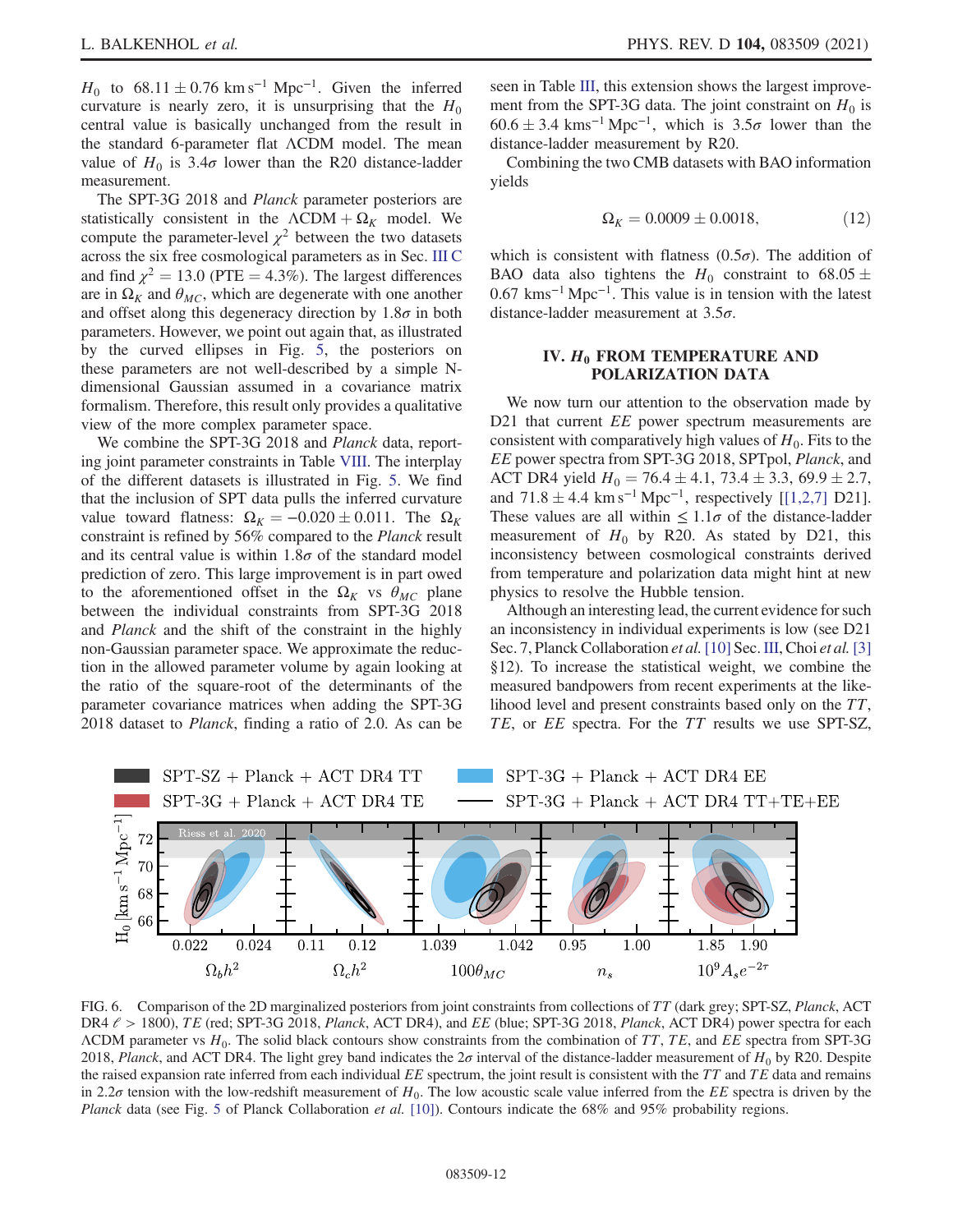<span id="page-12-1"></span>TABLE IV. We find consistent constraints on the Hubble constant  $H_0$  for the three spectra, TT, TE, and EE, from combinations of SPT, Planck, and ACT DR4 datasets.

| Spectra        | <b>Datasets</b>                               | $H_0$ [km s <sup>-1</sup> Mpc <sup>-1</sup> ] |
|----------------|-----------------------------------------------|-----------------------------------------------|
| TT             | $SPT-SZ + Planck + ACT DR4$ ( $\ell > 1800$ ) | $68.85 \pm 0.97$                              |
| TE             | $SPT-3G$ 2018 + $Planck$ + ACT DR4            | $67.95 \pm 0.94$                              |
| EE             | $SPT-3G$ 2018 + $Planck$ + ACT DR4            | $69.2 \pm 1.2$                                |
| $TT + TE + EE$ | $SPT-3G$ 2018 + Planck + ACT DR4              | $67.49 \pm 0.53$                              |

Planck, and ACT DR4 data, with the ACT DR4 spectrum limited to the multipole range  $\ell > 1800$  as recommended by Aiola et al. [\[2\]](#page-16-10) in order to avoid correlations with the Planck data. For the  $TE$  and  $EE$  spectra, we combine the SPT-3G 2018, Planck, and ACT DR4 data. The parameter posteriors for the three sets of spectra are plotted in Fig. [6](#page-11-1) and tabulated in Table [IV.](#page-12-1) The joint constraints on the expansion rate for the three cases are  $H_0 =$  $68.85 \pm 0.97$  km s<sup>-1</sup> Mpc<sup>-1</sup> for *TT*-only,  $H_0 = 67.95 \pm 0.97$ 0.94 km s<sup>-1</sup> Mpc<sup>-1</sup> for *TE*-only, and  $H_0 = 69.2 \pm$ 1.2 km s<sup> $-1$ </sup> Mpc<sup> $-1$ </sup> for *EE*-only. There is no significant shift toward higher expansion rates in the polarization data. We note that the result from the combined EE data is lower than the value inferred from each individual dataset. As discussed by Addison [\[48\]](#page-17-10) and shown by Fig. [1](#page-5-1) of that work, this is because the ground-based experiments are most consistent with the lower end of the *Planck*  $H_0$  parameter ellipses. We conclude that the temperature and polarization constraints paint a consistent picture of a low expansion rate, and do not suggest possible explanations for the gap between the Cepheid and supernova distance-ladder measurements of R20 and CMB data.

In the late stages of completing this work, Addison [\[48\]](#page-17-10) published a similar, though more extensive, analysis investigating the  $H_0$  constraints produced by combining  $EE$ power spectra of different experiments. While Addison [\[48\]](#page-17-10) use the SPTpol 500d bandpowers, their results are fairly similar to ours. Addison [\[48\]](#page-17-10) report a combined constraint on  $H_0$  of 68.7  $\pm$  1.3 km s<sup>-1</sup> Mpc<sup>-1</sup> which is consistent with our result of  $69.2 \pm 1.2$  km s<sup>-1</sup> Mpc<sup>-1</sup>. Note that the results are not independent, as they use the same data from Planck and ACT DR4. Moreover, the SPTpol and SPT-3G 2018 datasets produce similar cosmological constraints by themselves as pointed out by D21, which is partly due to the shared sky area between the two surveys.

We combine the SPT-3G 2018, Planck, and ACT DR4 temperature and polarization spectra to obtain the most precise constraint of  $H_0$  from CMB power spectra to date.<sup>7</sup> We report  $H_0 = 67.49 \pm 0.53$  km s<sup>-1</sup> Mpc<sup>-1</sup>. This result is 4.1 $\sigma$  lower than the low-redshift measurement of  $H_0 =$  $73.2 \pm 1.3$  km s<sup>-1</sup> Mpc<sup>-1</sup> by R20; the Hubble tension remains.

## V. CONCLUSION

<span id="page-12-0"></span>In this work, we have presented constraints on cosmological models beyond ΛCDM using the SPT-3G 2018 power spectra, paying attention to the results in the context of the Hubble tension. The multifrequency EE and TE bandpowers from SPT-3G provide a high-precision measurement of the CMB at intermediate and small angular scales. As such, the bandpowers allow us to place tight constraints on physics beyond the standard model. We look for evidence of models with additional (or fewer) light and free-streaming degrees of freedom, or with nonstandard BBN helium production. Introducing  $N<sub>eff</sub>$  as a free parameter, we determine  $N_{\text{eff}} = 3.70 \pm 0.70$  from SPT-3G 2018 data, which is consistent with the standard model prediction of 3.044 at 0.9 $\sigma$ . Instead varying  $Y_P$ , we find  $Y_P =$  $0.225 \pm 0.052$ , which agrees well with the BBN prediction of 0.2454. Varying the two parameters simultaneously yields  $N_{\text{eff}} = 5.1 \pm 1.2$  and  $Y_P = 0.151 \pm 0.060$ . Both values are within  $2\sigma$  of their  $\Lambda$ CDM values. When adding the SPT-3G data to *Planck*, the constraints tighten to  $N_{\text{eff}} =$  $1.3 \pm 0.3$  and  $Y_{\rm P} = 0.230 \pm 0.017$ . For the  $\Lambda$ CDM +  $N_{\rm eff}$ model, the SPT-3G data tighten the Planck-only constraints on  $N_{\text{eff}}$  and  $H_0$  by 11%. We see no significant evidence for new light relics or inconsistencies with BBN.

We also look at the implications of the SPT-3G 2018 data for the sum of the neutrino masses. Joint constraints from SPT-3G 2018 and BAO data limit the sum of neutrino masses to  $\Sigma m_{\nu}$  < 0.30 eV at 95% confidence. Adding the Planck power spectrum data reduces the 95% CL limit to  $\Sigma m_{\nu}$  < 0.13 eV.

We explore the possibility of an additional sterile neutrino, while assuming minimal masses in the normal hierarchy for the three known neutrino species. From the SPT-3G 2018 data alone we derive a 95% CL upper limit on the effective mass of  $m_{\nu,\text{sterile}}^{\text{eff}} < 1.5 \text{ eV}$  and on the increase to the effective number of neutrino species of  $\Delta N_{\text{eff}} < 1.8$ . Adding BAO data significantly tightens these constraints to  $\Delta N_{\text{eff}} < 1.6$  and  $m_{\nu,\text{sterile}}^{\text{eff}} < 0.50 \text{ eV}$ .

The SPT-3G 2018 dataset is consistent with a flat universe. We find  $\Omega_K = 0.001_{-0.019}^{+0.018}$ , which is comparable to the precision of Planck data. Adding Planck and BAO data refines the constraint by an order of magnitude to  $\Omega_K = 0.0009 \pm 0.0018.$ 

Varying  $N_{\text{eff}}$  or  $\Omega_K$  allows for higher values of  $H_0$  with the SPT-3G 2018 data. In the first case, the higher values of

 $7$ We exclude SPT-SZ and SPTpol from this comparison due to the shared survey area with SPT-3G.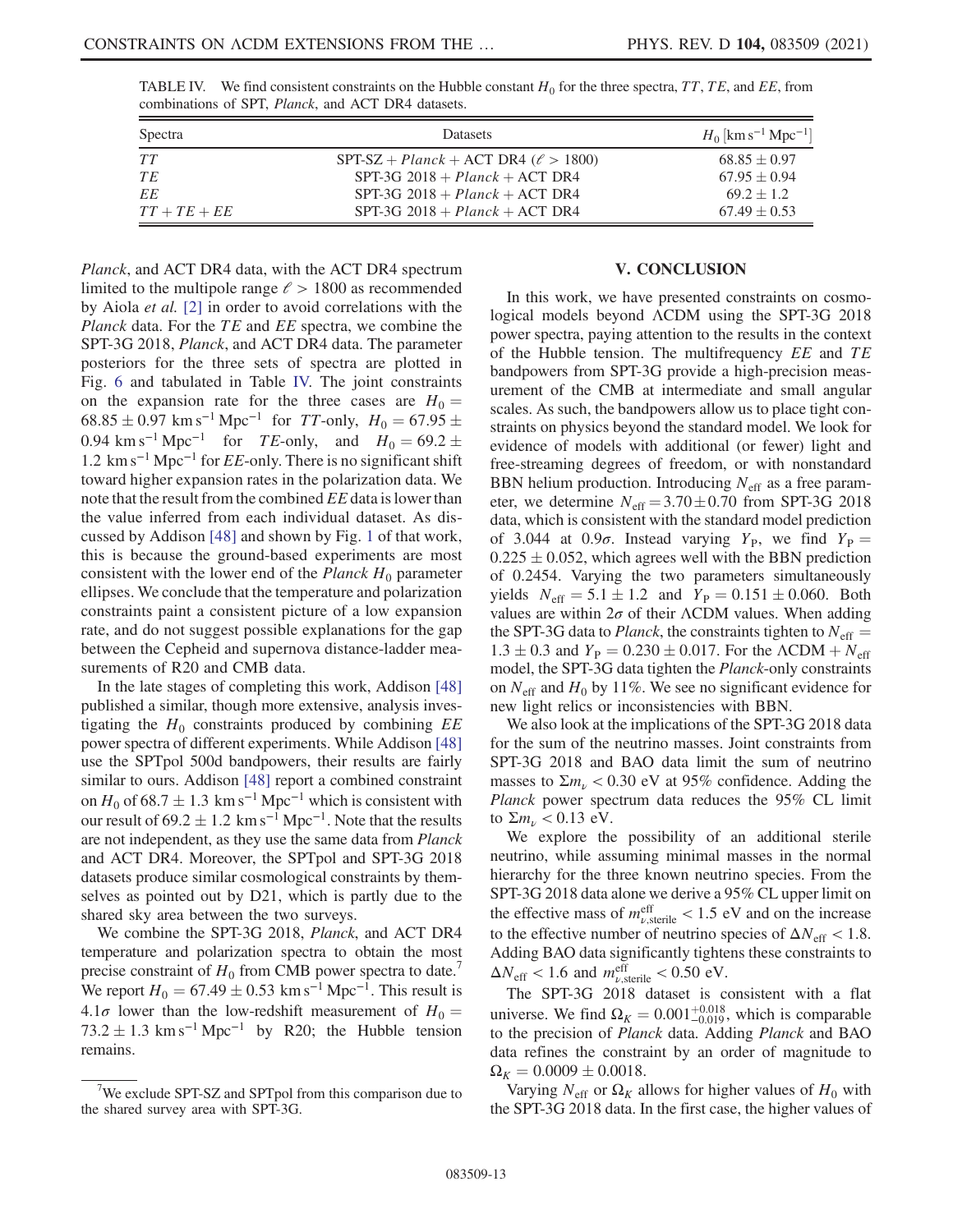$H_0$  are connected to the slight preference for higher values of  $N_{\text{eff}}$  as well as increased uncertainties compared to ΛCDM constraints. The increase in uncertainty is the main effect in the curvature case, where the uncertainty on  $H_0$  is increased by a factor of 5.3. In both cases, the higher values of  $H_0$  are disfavored by the addition of Planck or BAO data.

We find that adding SPT-3G 2018 to Planck data reduces the square root of the determinants of the parameter covariance matrices by factors of 1.3–2.0 across the cosmological models considered, signaling a substantial reduction in the allowed parameter volume.

We update the recent work of Addison [\[48\]](#page-17-10), and combine SPT-3G 2018, Planck, and ACT DR4 at the likelihood level and report joint constraints on  $H_0$  using only the  $EE$ spectra. We find  $H_0 = 69.19 \pm 1.2$  km s<sup>-1</sup> Mpc<sup>-1</sup>, which is 2.2 $\sigma$  lower than the distance-ladder measurement of R20. We evaluate the significance of the Hubble tension by combining all spectra of the aforementioned datasets to produce the constraint on  $H_0$  from CMB power spectra to date:  $H_0 = 67.49 \pm 0.53$  km s<sup>-1</sup> Mpc<sup>-1</sup>. This value is in  $4.1\sigma$  tension with the most precise distance-ladder measurement [R20].

While the SPT-3G 2018 dataset provides a detailed view of the small-scale CMB polarization anisotropy, the data were obtained during a four-month period of the SPT-3G survey, during which approximately half of the detectors were inoperable. The SPT-3G survey is planned to continue through at least 2023, with existing maps from the combined 2019 and 2020 observing seasons already having ∼3.5× lower noise than the maps used in this analysis. The bandpowers from the full SPT-3G survey will significantly improve measurements of the damping tail of the TE and EE spectra, enabling tight constraints on physics beyond the ΛCDM model.

#### ACKNOWLEDGMENTS

We thank Brian Fields for useful discussions on cosmological models modifying the primordial helium abundance and effective number of neutrino species. The South Pole Telescope program is supported by the National Science Foundation (NSF) through Grants No. PLR-1248097 and No. OPP-1852617. Partial support is also provided by the NSF Physics Frontier Center Grant No. PHY-1125897 to the Kavli Institute of Cosmological Physics at the University of Chicago, the Kavli Foundation, and the Gordon and Betty Moore Foundation through Grant No. GBMF#947 to the University of Chicago. Argonne National Laboratory's work was supported by the U.S. Department of Energy, Office of High Energy Physics, under Contract No. DE-AC02-06CH11357. Work at Fermi National Accelerator Laboratory, a DOE-OS, HEP User Facility managed by the Fermi Research Alliance, LLC, was supported under Contract No. DE-AC02- 07CH11359. The Cardiff authors acknowledge support from the UK Science and Technologies Facilities Council (STFC). The CU Boulder group acknowledges support from NSF Grant No. AST-0956135. The IAP authors acknowledge support from the Centre National d'Études Spatiales (CNES). J. V. acknowledges support from the Sloan Foundation. The Melbourne authors acknowledge support from the University of Melbourne and an Australian Research Council Future Fellowship (No. FT150100074). The McGill authors acknowledge funding from the Natural Sciences and Engineering Research Council of Canada, Canadian Institute for Advanced Research, and the Fonds de recherche du Québec Nature et technologies. The UCLA and MSU authors acknowledge support from Grants No. NSF AST-1716965 and No. CSSI-1835865. This research was done using resources provided by the Open Science Grid, which is supported by the National Science Foundation and the U.S. Department of Energy's Office of Science [\[49,50\].](#page-17-11) This research used resources of the National Energy Research Scientific Computing Center (NERSC), a U.S. Department of Energy Office of Science User Facility operated under Contract No. DE-AC02-05CH11231. Some of the results in this paper have been derived using the healpy and HEALPix packages. The data analysis pipeline also uses the scientific PYTHON stack [\[51](#page-17-12)–53].

## <span id="page-13-0"></span>APPENDIX A: LENSING CONVERGENCE ON THE SPT-3G SURVEY FIELD

The matter density field between us and recombination lenses the CMB and changes the observed power spectrum. One non-trivial consequence of this for surveys that do not cover a large fraction of the sky is super-sample lensing, i.e., the distortion of the CMB caused by matter-fluctuation modes with wavelengths larger than the survey field. This effect can be accounted for by adding a term to the covariance matrix or by marginalizing over the mean convergence across the survey field,  $\bar{k}$  [\[25\]](#page-16-15). While both yield the same results, we have chosen the latter approach in this work because it has the advantage of returning information on the local matter density across the survey field. As such, introducing  $\bar{k}$  as a variable in the MCMC chains can help us better understand the data and provide context when comparing the SPT-3G results to those of other experiments.

We account for super-sample lensing in our likelihood analysis by modifying the model spectrum,  $C_{\ell}(p)$ , based on a number of parameters **p** to  $\hat{C}_{\ell}(\mathbf{p}, \bar{\kappa})$  via

$$
\hat{C}_{\ell}(\mathbf{p}, \bar{\kappa}) = C_{\ell}(\mathbf{p}) + \frac{\partial \ell^2 C_{\ell}(p)}{\partial \ln \ell} \frac{\bar{\kappa}}{\ell^2}.
$$
 (A1)

Note that the definition of  $\bar{k}$  is of opposite sign to D21, matching Motloch and Hu [\[54\]](#page-17-13). All cosmological constraints presented in this work have been derived using a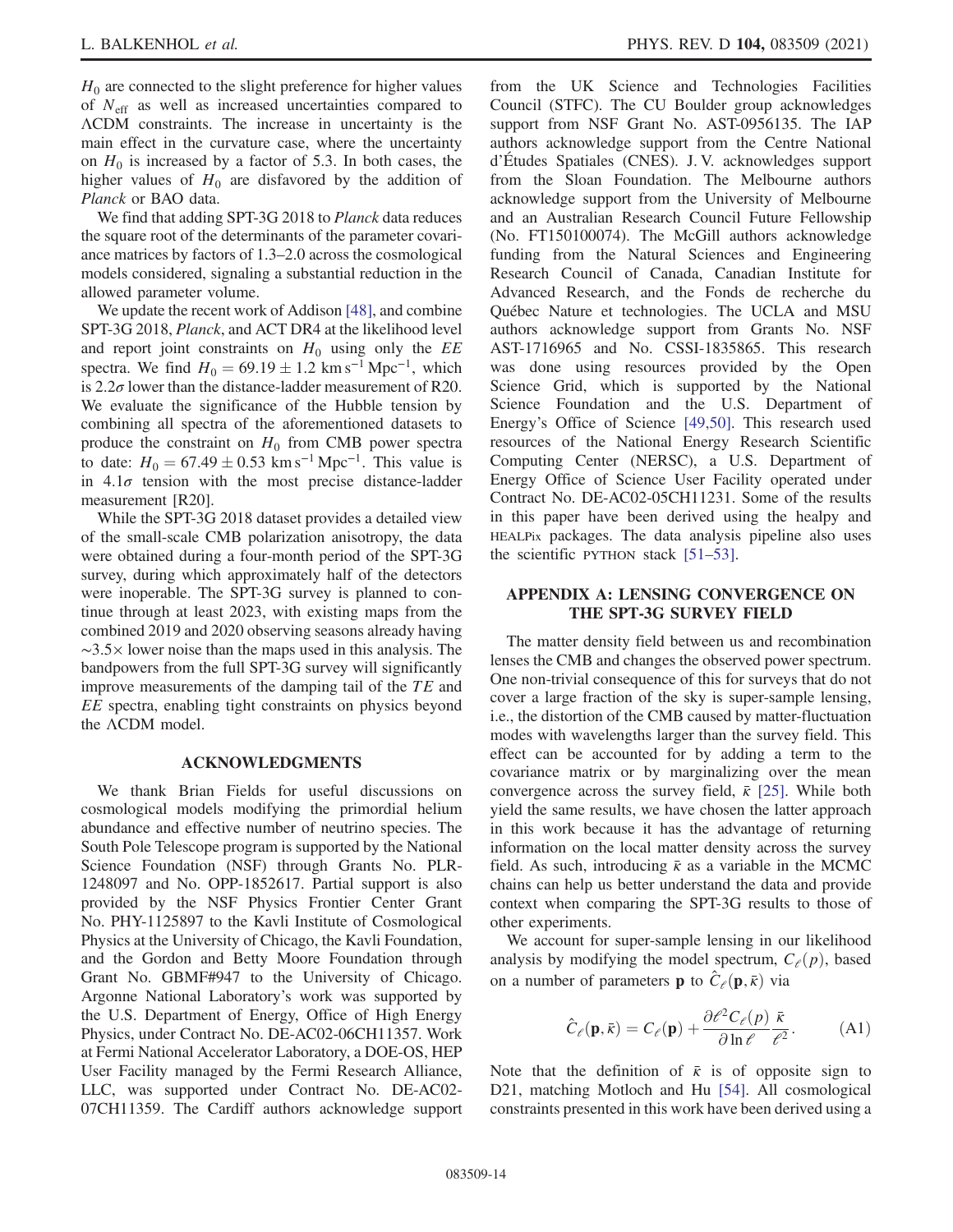<span id="page-14-2"></span>

FIG. 7. Constraints in the  $\bar{k}$  vs  $\theta_{MC}$  plane from SPT-3G 2018 without (blue contour) and with (solid black line) a prior on the mean convergence. Contours indicate the 68% and 95% probability regions. Using SPT-3G 2018 data alone the two parameters are degenerate with one another, unless a prior is placed on the mean convergence. The red band indicates the  $2\sigma$  range of the latest Planck value for  $\theta_{MC}$ . From the joint constraints from SPT-3G 2018 and *Planck* without a prior on  $\bar{k}$  (dashed black lines) we infer  $\bar{\kappa}$  < 0 at 2.9 $\sigma$ .

Gaussian prior centered on zero with width  $4.5 \times 10^{-4}$  as shown in Table [I](#page-3-0). The prior width is based on the geometry of the survey field [\[25\].](#page-16-15)

Due to the limited sky fraction observed by SPT-3G,  $\bar{k}$  is degenerate with  $\theta_{MC}$  as can be seen in Fig. [7.](#page-14-2) This degeneracy was already noted by Motloch and Hu [\[54\]](#page-17-13) using the example of the SPTpol 500d dataset, which for this purpose is similar to the SPT-3G dataset. The  $\bar{k} - \theta$ degeneracy can be broken by imposing a prior on  $\bar{k}$  centered on zero with a width that depends on the field area, as we have done throughout this work.

Motloch and Hu [\[54\]](#page-17-13) demonstrate that the  $\bar{\kappa} - \theta$  degeneracy can be broken without resorting to a prior on  $\bar{k}$ through the inclusion of Planck data, which due to its large sky coverage is insensitive to super-sample lensing. Combining SPT-3G 2018 and *Planck* data yields an estimate of the mean convergence on the SPT-3G survey field,

$$
10^3 \bar{\kappa}_{\rm SPT-3G} = -1.60 \pm 0.56. \tag{A2}
$$

This inferred  $\bar{k}$  is 2.9 $\sigma$  away from zero and would imply that the SPT-3G footprint coincides with a local underdensity. If we include the expected ΛCDM cosmic variance across this field size (0.45 as mentioned above), this becomes a  $2.2\sigma$  event.

We run SPT-3G-only chains imposing this result as a prior on  $\bar{\kappa}$  instead of the zero-centred prior used throughout this work (see Table [I](#page-3-0)). As expected, the  $\theta_{MC}$  constraint shifts high to  $1.04126 \pm 0.00078$ , which is close to the *Planck* result (1.04090  $\pm$  0.00031). The central values of other  $\Lambda$ CDM parameters only shift slightly ( $\lesssim 0.1\sigma$ ). The inferred  $H_0$  changes from  $68.8 \pm 1.5$  km s<sup>-1</sup> Mpc<sup>-1</sup> to  $69.2 \pm 1.5$  km s<sup>-1</sup> Mpc<sup>-1</sup>.

## APPENDIX B: PARAMETER TABLES

<span id="page-14-0"></span>We present the full parameter constraints from SPT-3G 2018 alone and in combination with BAO and Planck data on ΛCDM extensions in the following tables. We show results for  $\Lambda$ CDM +  $N_{\text{eff}}$ ,  $\Lambda$ CDM +  $Y_{\text{P}}$ , and  $\Lambda$ CDM +  $N_{\text{eff}} + Y_{\text{P}}$  in Table [V.](#page-14-1) We show constraints on  $\Lambda \text{CDM} + \Lambda$  $\Sigma m_{\nu}$  and  $\Lambda$ CDM +  $m_{\nu,\text{sterile}}^{\text{eff}}$  in Tables [VI](#page-15-0) and [VII](#page-15-1), respectively. Constraints on  $\Lambda$ CDM  $+ \Omega_K$  are given in Table [VIII](#page-15-2).

|                         | $N_{\rm eff}$         |                           | $Y_P$               |                                                                                                                                     | $N_{\text{eff}} + Y_P$ |                           |
|-------------------------|-----------------------|---------------------------|---------------------|-------------------------------------------------------------------------------------------------------------------------------------|------------------------|---------------------------|
|                         | SPT-3G<br>2018        | SPT-3G<br>$2018 + Planck$ | SPT-3G<br>2018      | SPT-3G<br>$2018 + Planck$                                                                                                           | SPT-3G<br>2018         | SPT-3G<br>$2018 + Planck$ |
|                         |                       |                           |                     |                                                                                                                                     |                        |                           |
| Free                    |                       |                           |                     |                                                                                                                                     |                        |                           |
| $\Omega_b h^2$          |                       |                           |                     | $0.02275 \pm 0.00048$ $0.02232 \pm 0.00020$ $0.02231 \pm 0.00050$ $0.02229 \pm 0.00019$ $0.02256 \pm 0.00049$ $0.02230 \pm 0.00020$ |                        |                           |
| $\Omega_c h^2$          | $0.1232 \pm 0.0097$   | $0.1183 \pm 0.0027$       | $0.1152 + 0.0037$   | $0.1197 \pm 0.0013$                                                                                                                 | $0.141 \pm 0.016$      | $0.1210 \pm 0.0045$       |
| $100\theta_{MC}$        | $1.03913 \pm 0.00089$ | $1.04086 + 0.00039$       | $1.0390 \pm 0.0018$ | $1.04034 \pm 0.00051$                                                                                                               | $1.0345 \pm 0.0027$    | $1.0400 \pm 0.0011$       |
| $10^{9}A_{s}e^{-2\tau}$ | $1.828 \pm 0.041$     | $1.873 \pm 0.016$         | $1.824 \pm 0.038$   | $1.876 \pm 0.012$                                                                                                                   | $1.866 \pm 0.046$      | $1.879 \pm 0.018$         |
| $n_{\rm s}$             | $1.038 \pm 0.046$     | $0.9629 \pm 0.0079$       | $0.984 \pm 0.044$   | $0.9615 \pm 0.0068$                                                                                                                 | $1.019 \pm 0.046$      | $0.9627 \pm 0.0079$       |
| $N_{\text{eff}}$        | $3.70 \pm 0.70$       | $2.95 \pm 0.17$           |                     |                                                                                                                                     | $5.1 \pm 1.2$          | $3.13 \pm 0.30$           |
| $Y_P$                   |                       |                           | $0.225 \pm 0.052$   | $0.234 \pm 0.012$                                                                                                                   | $0.151 \pm 0.060$      | $0.230 \pm 0.017$         |
| Derived                 |                       |                           |                     |                                                                                                                                     |                        |                           |
| $H_0$                   | $73.5 \pm 5.2$        | $66.8 \pm 1.3$            | $68.4 \pm 1.7$      | $67.20 \pm 0.63$                                                                                                                    | $80.4 \pm 7.2$         | $67.7 \pm 1.8$            |
| $\Omega_{\Lambda}$      | $0.726 \pm 0.028$     | $0.6833 \pm 0.0095$       | $0.704 \pm 0.022$   | $0.6839 \pm 0.0083$                                                                                                                 | $0.743 \pm 0.027$      | $0.6854 \pm 0.0099$       |
| $\sigma_8$              | $0.812 \pm 0.030$     | $0.804 \pm 0.010$         | $0.786 \pm 0.020$   | $0.8058 \pm 0.0077$                                                                                                                 | $0.829 + \pm$          | $0.808 + \pm$             |
| $S_8$                   | $0.774 \pm 0.042$     | $0.826 \pm 0.015$         | $0.780 \pm 0.041$   | $0.827 \pm 0.015$                                                                                                                   | $0.765 \pm 0.042$      | $0.827 \pm 0.014$         |
| Age/Gyr                 | $13.22 \pm 0.63$      | $13.90 \pm 0.18$          | $13.84 \pm 0.10$    | $13.822 \pm 0.034$                                                                                                                  | $12.32 \pm 0.80$       | $13.75 \pm 0.27$          |

<span id="page-14-1"></span>TABLE V. Constraints on  $\Lambda$ CDM model extensions  $N_{\text{eff}}$ ,  $Y_{\text{P}}$ , and  $N_{\text{eff}} + Y_{\text{P}}$  from SPT-3G 2018 alone and jointly with *Planck*.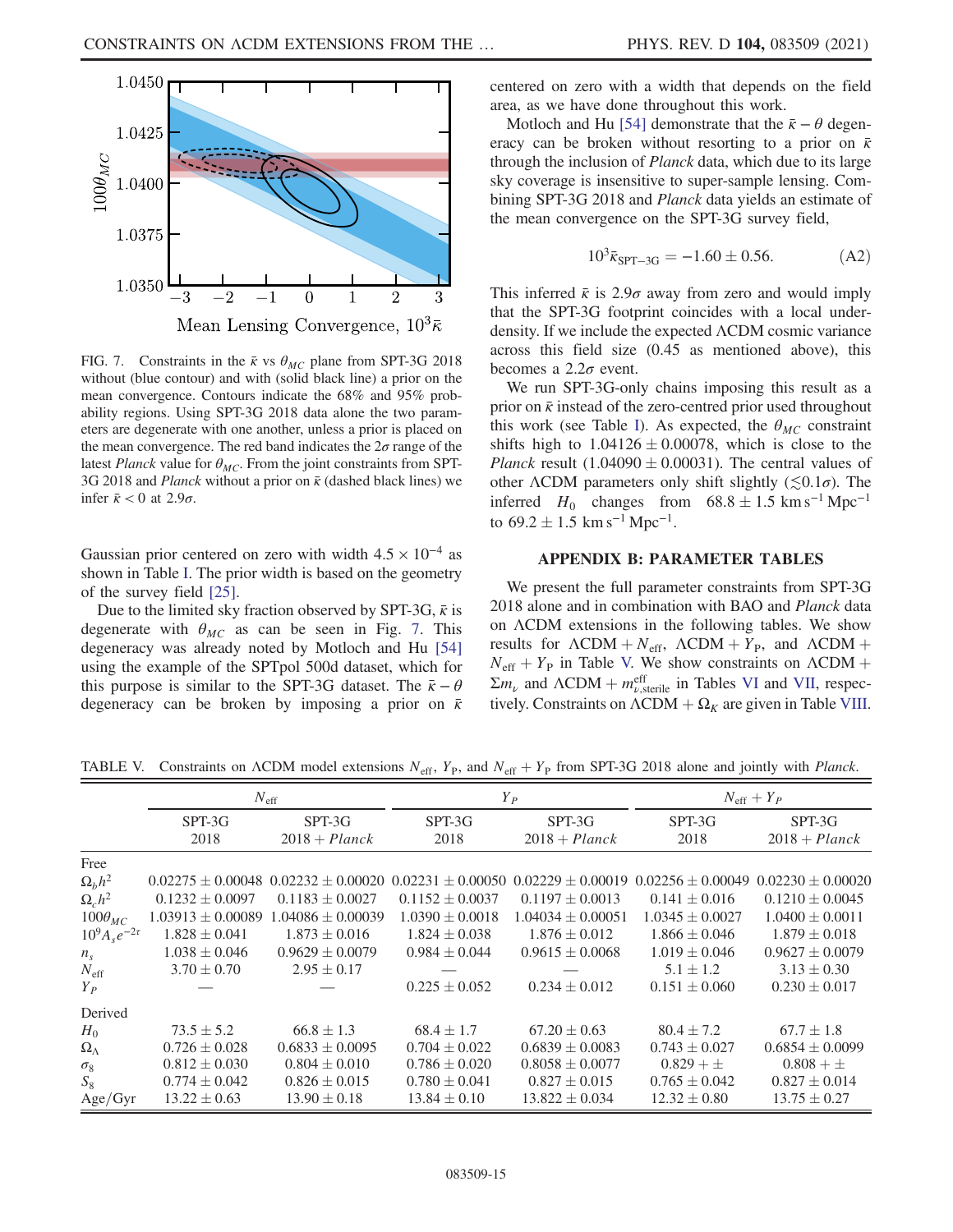<span id="page-15-0"></span>TABLE VI. Combined constraints on  $\Lambda$ CDM model extension  $\Sigma m_{\nu}$  from the SPT-3G 2018, Planck, and BAO datasets.

|                         | $\Sigma m_{\nu}$      |                        |                       |                              |  |  |
|-------------------------|-----------------------|------------------------|-----------------------|------------------------------|--|--|
|                         | SPT-3G 2018           | $SPT-3G$ 2018 + Planck | $SPT-3G$ 2018 + BAO   | $SPT-3G$ 2018 + Planck + BAO |  |  |
| Free                    |                       |                        |                       |                              |  |  |
| $\Omega_h h^2$          | $0.02239 \pm 0.00033$ | $0.02239 + 0.00014$    | $0.02244 + 0.00032$   | $0.02246 \pm 0.00012$        |  |  |
| $\Omega_c h^2$          | $0.1179 \pm 0.0042$   | $0.1197 \pm 0.0013$    | $0.1152 \pm 0.0019$   | $0.11885 \pm 0.00099$        |  |  |
| $100\theta_{MC}$        | $1.03907 \pm 0.00082$ | $1.04070 \pm 0.00029$  | $1.03956 \pm 0.00066$ | $1.04082 \pm 0.00027$        |  |  |
| $10^{9}A_{s}e^{-2\tau}$ | $1.838 \pm 0.041$     | $1.880 \pm 0.011$      | $1.824 \pm 0.036$     | $1.877 \pm 0.010$            |  |  |
| $n_{\rm s}$             | $0.980 \pm 0.026$     | $0.9662 \pm 0.0043$    | $0.997 \pm 0.018$     | $0.9682 \pm 0.0037$          |  |  |
| $\Sigma m_{\nu}$        | ${<}2.0$              | < 0.29                 | < 0.30                | < 0.13                       |  |  |
| Derived                 |                       |                        |                       |                              |  |  |
| $H_0$                   | $62.7 \pm 5.3$        | $67.1 \pm 1.1$         | $68.02 \pm 0.70$      | $67.92 \pm 0.52$             |  |  |
| $\Omega_{\Lambda}$      | $0.61 \pm 0.11$       | $0.681 \pm 0.015$      | $0.6991 \pm 0.0087$   | $0.6924 \pm 0.0067$          |  |  |
| $\sigma_8$              | $0.686 \pm 0.089$     | $0.801 \pm 0.021$      | $0.774 \pm 0.025$     | $0.810 \pm 0.011$            |  |  |
| $S_8$                   | $0.764 \pm 0.045$     | $0.825 \pm 0.016$      | $0.775 \pm 0.027$     | $0.820 \pm 0.013$            |  |  |
| Age/Gyr                 | $14.11 \pm 0.27$      | $13.820 \pm 0.059$     | $13.847 \pm 0.052$    | $13.779 \pm 0.027$           |  |  |

<span id="page-15-1"></span>TABLE VII. Combined constraints on  $\Lambda$ CDM model extension  $m_{\nu,\text{sterile}}^{\text{eff}}$  from the SPT-3G 2018, *Planck*, and BAO datasets.

|                                           | $m_{\nu,\text{sterile}}^{\text{eff}}$ |                        |                       |                              |  |  |
|-------------------------------------------|---------------------------------------|------------------------|-----------------------|------------------------------|--|--|
|                                           | SPT-3G 2018                           | $SPT-3G$ 2018 + Planck | $SPT-3G$ 2018 + BAO   | $SPT-3G$ 2018 + Planck + BAO |  |  |
| Free                                      |                                       |                        |                       |                              |  |  |
| $\Omega_b h^2$                            | $0.02284 + 0.00042$                   | $0.02248 + 0.00014$    | $0.02281 \pm 0.00039$ | $0.02256 \pm 0.00013$        |  |  |
| $\Omega_c h^2$                            | $0.1278 \pm 0.0079$                   | $0.1210 \pm 0.0019$    | $0.1269 \pm 0.0077$   | $0.1201 \pm 0.0018$          |  |  |
| $100\theta_{MC}$                          | $1.03858 \pm 0.00082$                 | $1.04052 \pm 0.00032$  | $1.03877 \pm 0.00078$ | $1.04066 \pm 0.00031$        |  |  |
| $10^{9}A_{s}e^{-2\tau}$                   | $1.841 \pm 0.042$                     | $1.888 \pm 0.013$      | $1.844 \pm 0.037$     | $1.883 \pm 0.012$            |  |  |
| $n_{\rm s}$                               | $1.042 \pm 0.036$                     | $0.9690 \pm 0.0053$    | $1.038 \pm 0.031$     | $0.9725 \pm 0.0050$          |  |  |
| $\Delta N_{\rm eff}$                      | ${<}1.8$                              | < 0.30                 | ${<}1.6$              | < 0.30                       |  |  |
| $m_{\nu,\mathrm{sterile}}^{\mathrm{eff}}$ | ${<}1.5$                              | < 0.44                 | < 0.50                | < 0.20                       |  |  |
| Derived                                   |                                       |                        |                       |                              |  |  |
| $H_0$                                     | $71.0 \pm 4.4$                        | $67.47 \pm 0.81$       | $71.6 \pm 2.2$        | $68.30 \pm 0.70$             |  |  |
| $\Omega_{\Lambda}$                        | $0.686 \pm 0.044$                     | $0.680 \pm 0.011$      | $0.7020 \pm 0.0086$   | $0.6911 \pm 0.0065$          |  |  |
| $\sigma_8$                                | $0.741 \pm 0.063$                     | $0.787 \pm 0.021$      | $0.777 \pm 0.030$     | $0.798 \pm 0.013$            |  |  |
| $S_8$                                     | $0.753 \pm 0.047$                     | $0.813 \pm 0.018$      | $0.774 \pm 0.031$     | $0.810 \pm 0.014$            |  |  |
| Age/Gyr                                   | $13.16 \pm 0.41$                      | $13.713 \pm 0.073$     | $13.20 \pm 0.37$      | $13.687 \pm 0.085$           |  |  |

<span id="page-15-2"></span>TABLE VIII. Combined constraints on  $\Lambda$ CDM model extension  $\Omega_K$  from the SPT-3G 2018, Planck, and BAO datasets.

|                         | $\Omega_K$                |                        |                      |                                |  |  |
|-------------------------|---------------------------|------------------------|----------------------|--------------------------------|--|--|
|                         | SPT-3G 2018               | SPT-3G $2018 + Planck$ | $SPT-3G$ 2018 + BAO  | $SPT-3G$ 2018 + $Planck$ + BAO |  |  |
| Free                    |                           |                        |                      |                                |  |  |
| $\Omega_b h^2$          | $0.02241 \pm 0.00033$     | $0.02251 \pm 0.00015$  | $0.02243 + 0.00033$  | $0.02242 + 0.00014$            |  |  |
| $\Omega_c h^2$          | $0.1162 \pm 0.0055$       | $0.1184 \pm 0.0014$    | $0.1149 \pm 0.0038$  | $0.1192 \pm 0.0013$            |  |  |
| $100\theta_{MC}$        | $1.03956 \pm 0.00081$     | $1.04086 + 0.00030$    | $1.03960 + 0.00073$  | $1.04075 + 0.00028$            |  |  |
| $10^{9}A_{s}e^{-2\tau}$ | $1.828 \pm 0.045$         | $1.875 \pm 0.011$      | $1.822 \pm 0.039$    | $1.877 \pm 0.011$              |  |  |
| $\Omega_K$              | $0.001_{-0.019}^{+0.018}$ | $-0.020 \pm 0.011$     | $-0.0014 \pm 0.0037$ | $0.0009 \pm 0.0018$            |  |  |
| Derived                 |                           |                        |                      |                                |  |  |
| $H_0$                   | $70.8 \pm 8.5$            | $60.6 \pm 3.4$         | $68.11 \pm 0.76$     | $68.05 \pm 0.67$               |  |  |
| $\Omega_{\Lambda}$      | $0.710 \pm 0.046$         | $0.630 \pm 0.032$      | $0.704 \pm 0.011$    | $0.6918 + 0.0059$              |  |  |
| $\sigma_8$              | $0.794 \pm 0.030$         | $0.789 \pm 0.012$      | $0.788 \pm 0.017$    | $0.8082 \pm 0.0077$            |  |  |
| $S_8$                   | $0.772 \pm 0.068$         | $0.897 + 0.039$        | $0.785 \pm 0.027$    | $0.818 \pm 0.012$              |  |  |
| Age/Gyr                 | $13.65 \pm 0.92$          | $14.57 \pm 0.39$       | $13.88 \pm 0.16$     | $13.751 \pm 0.077$             |  |  |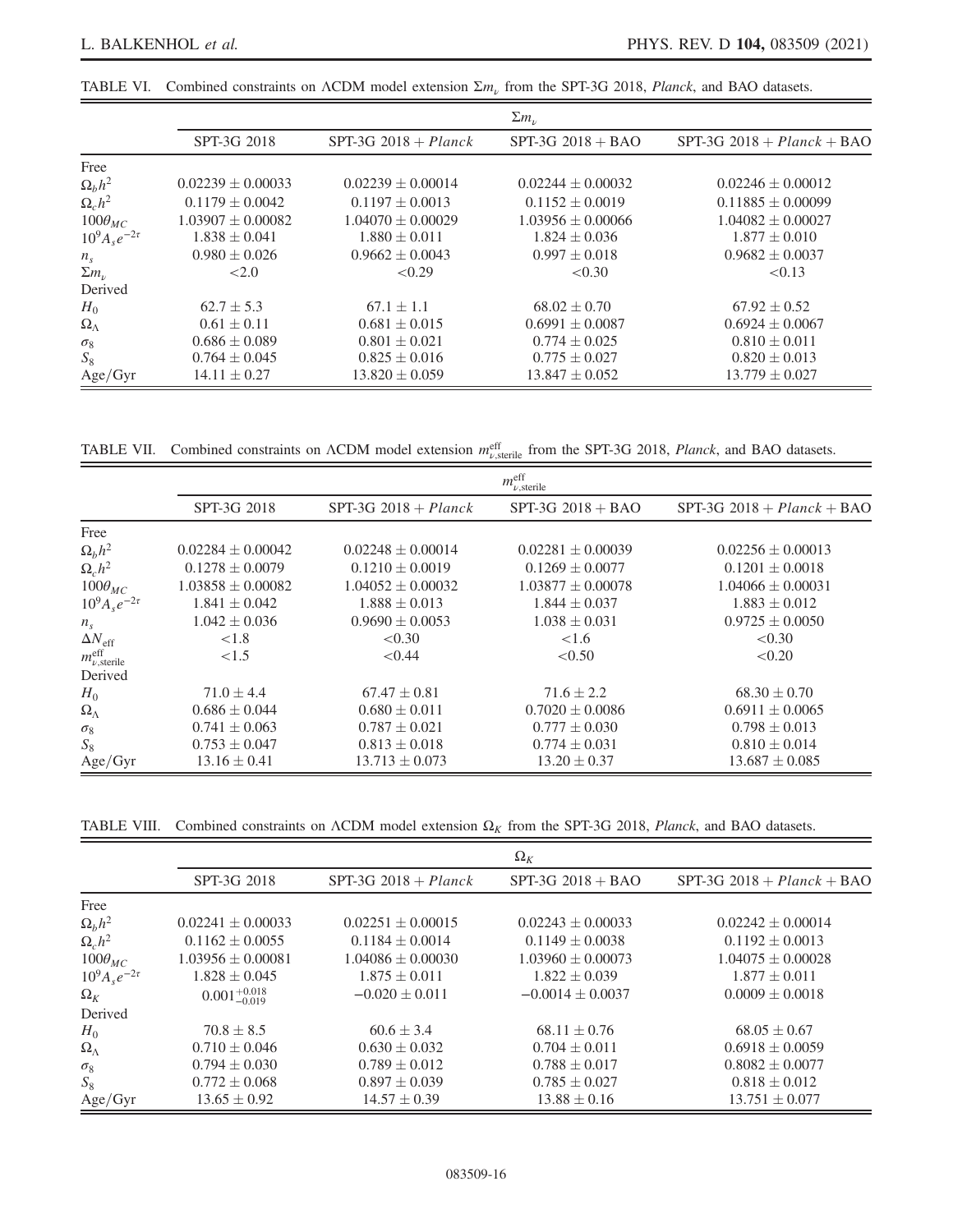- <span id="page-16-0"></span>[1] N. Aghanim, Y. Akrami et al. (Planck Collaboration), Planck 2018 results. V. CMB power spectra and likelihoods, [Astron. Astrophys.](https://doi.org/10.1051/0004-6361/201936386) 641, A5 (2020).
- <span id="page-16-10"></span>[2] S. Aiola, E. Calabrese, L. Maurin et al., The atacama cosmology telescope: DR4 maps and cosmological parameters, [J. Cosmol. Astropart. Phys. 12 \(2020\) 047.](https://doi.org/10.1088/1475-7516/2020/12/047)
- <span id="page-16-7"></span>[3] S. K. Choi, M. Hasselfield, S.-P. P. Ho et al., The atacama cosmology telescope: A measurement of the cosmic microwave background power spectra at 98 and 150 GHz, [J. Cosmol. Astropart. Phys. 12 \(2020\) 045.](https://doi.org/10.1088/1475-7516/2020/12/045)
- [4] C. L. Reichardt, S. Patil, P. A. R. Ade et al., An improved measurement of the secondary cosmic microwave background anisotropies from the  $SPT-SZ + SPTpol$  surveys, [Astrophys. J.](https://doi.org/10.3847/1538-4357/abd407) 908, 199 (2021).
- <span id="page-16-1"></span>[5] N. Aghanim, M. Arnaud, M. Ashdown, J.Aumont, C. Baccigalupi, A. J. Banday, R. B. Barreiro, J. G. Bartlett, N. Bartolo et al. (Planck Collaboration), Planck 2015 results. XI. CMB power spectra, likelihoods, and robustness of parameters, [Astron. Astrophys.](https://doi.org/10.1051/0004-6361/201526926) 594, A11 (2016).
- [6] N. Aghanim, Y. Akrami et al. (Planck Collaboration), Planck intermediate results. LI. Features in the cosmic microwave background temperature power spectrum and shifts in cosmological parameters, [Astron. Astrophys.](https://doi.org/10.1051/0004-6361/201629504) 607, [A95 \(2017\).](https://doi.org/10.1051/0004-6361/201629504)
- <span id="page-16-9"></span>[7] J. W. Henning, J. T. Sayre, C. L. Reichardt et al., Measurements of the temperature and E-mode polarization of the CMB from 500 square degrees of SPTpol data, [Astrophys.](https://doi.org/10.3847/1538-4357/aa9ff4) J. 852[, 97 \(2018\)](https://doi.org/10.3847/1538-4357/aa9ff4).
- [8] K. Aylor, Z. Hou, L. Knox et al., A comparison of cosmological parameters determined from CMB temperature power spectra from the south pole telescope and the planck satellite, [Astrophys. J.](https://doi.org/10.3847/1538-4357/aa947b) 850, 101 (2017).
- [9] G. E. Addison, Y. Huang, D. J. Watts, C. L. Bennett, M. Halpern, G. Hinshaw, and J. L. Weiland, Quantifying discordance in the 2015 planck CMB spectrum, [Astrophys.](https://doi.org/10.3847/0004-637X/818/2/132) J. 818[, 132 \(2016\).](https://doi.org/10.3847/0004-637X/818/2/132)
- <span id="page-16-2"></span>[10] N. Aghanim, Y. Akrami et al. (Planck Collaboration), Planck 2018 results. VI. Cosmological parameters, [Astron.](https://doi.org/10.1051/0004-6361/201833910) Astrophys. 641[, A6 \(2020\)](https://doi.org/10.1051/0004-6361/201833910).
- <span id="page-16-11"></span>[11] A. G. Riess, S. Casertano, W. Yuan, J. B. Bowers, L. Macri, J. C. Zinn, and D. Scolnic, Cosmic distances calibrated to 1% precision with gaia EDR3 parallaxes and hubble space telescope photometry of 75 Milky Way cepheids confirm tension with ΛCDM, [Astrophys. J. Lett.](https://doi.org/10.3847/2041-8213/abdbaf) 908, [L6 \(2021\).](https://doi.org/10.3847/2041-8213/abdbaf)
- <span id="page-16-4"></span><span id="page-16-3"></span>[12] L. Knox and M. Millea, Hubble constant hunter's guide, Phys. Rev. D 101[, 043533 \(2020\)](https://doi.org/10.1103/PhysRevD.101.043533).
- [13] K. N. Abazajian, P. Adshead, Z. Ahmed et al., CMB-S4 science book, first edition, [arXiv:1610.02743](https://arXiv.org/abs/1610.02743).
- [14] P. Ade, J. Aguirre et al. (Simons Observatory Collaboration), The Simons observatory: Science goals and forecasts, [J. Cosmol. Astropart. Phys. 02 \(2019\) 056.](https://doi.org/10.1088/1475-7516/2019/02/056)
- <span id="page-16-5"></span>[15] S. Galli, K. Benabed, F. Bouchet, J.-F. Cardoso, F. Elsner, E. Hivon, A. Mangilli, S. Prunet, and B. Wandelt, CMB polarization can constrain cosmology better than CMB temperature, Phys. Rev. D 90[, 063504 \(2014\).](https://doi.org/10.1103/PhysRevD.90.063504)
- <span id="page-16-6"></span>[16] T. Trombetti, C. Burigana, G. De Zotti, V. Galluzzi, and M. Massardi, Average fractional polarization of extragalactic sources at Planck frequencies, [Astron. Astrophys.](https://doi.org/10.1051/0004-6361/201732342) 618, A29 [\(2018\).](https://doi.org/10.1051/0004-6361/201732342)
- [17] N. Gupta, C. L. Reichardt, P. A. R. Ade et al., Fractional polarization of extragalactic sources in the  $500 \text{ deg}^2$  SPTpol survey, [Mon. Not. R. Astron. Soc.](https://doi.org/10.1093/mnras/stz2905) 490, 5712 (2019).
- [18] R. Datta, S. Aiola, S. K. Choi et al., The Atacama cosmology telescope: Two-season ACTPol extragalactic point sources and their polarization properties, [Mon. Not. R.](https://doi.org/10.1093/mnras/sty2934) Astron. Soc. 486[, 5239 \(2019\)](https://doi.org/10.1093/mnras/sty2934).
- <span id="page-16-8"></span>[19] S. Adachi, M. A. O. A.Faúndez, K. Arnold et al., A measurement of the CMB E-mode angular power spectrum at subdegree scales from 670 square degrees of POLARBEAR data, [Astrophys. J.](https://doi.org/10.3847/1538-4357/abbacd) 904, 65 (2020).
- [20] D. Dutcher, L. Balkenhol, P. A. R. Ade et al., Measurements of the E-mode polarization and temperature-E-mode correlation of the CMB from SPT-3G 2018 Data, [Phys. Rev. D](https://doi.org/10.1103/PhysRevD.104.022003) 104[, 022003 \(2021\).](https://doi.org/10.1103/PhysRevD.104.022003)
- <span id="page-16-12"></span>[21] W. L. Freedman, B. F. Madore, D. Hatt, T. J. Hoyt, I.-S. Jang, R. L. Beaton, C. R. Burns, M. G. Lee, A. J. Monson, J. R. Neeley, M. M. Phillips, J. A. Rich, and M. Seibert, The Carnegie-Chicago Hubble program. VIII. An independent determination of the Hubble constant based on the tip of the red giant branch, [arXiv:1907.05922.](https://arXiv.org/abs/1907.05922)
- <span id="page-16-13"></span>[22] K. C. Wong, S. H. Suyu, G. C. F. Chen et al., H0LiCOW XIII. A 2.4% measurement of H<sub>0</sub> from lensed quasars:  $5.3\sigma$ tension between early and late-Universe probes, [Mon. Not.](https://doi.org/10.1093/mnras/stz3094) [R. Astron. Soc.](https://doi.org/10.1093/mnras/stz3094) 498, 1420 (2020).
- [23] S. Birrer, A. J. Shajib, A. Galan et al., TDCOSMO IV: Hierarchical time-delay cosmography—joint inference of the Hubble constant and galaxy density profiles, [Astron.](https://doi.org/10.1051/0004-6361/202038861) Astrophys. 643[, A165 \(2020\).](https://doi.org/10.1051/0004-6361/202038861)
- <span id="page-16-14"></span>[24] D. Jeong, J. Chluba, L. Dai, M. Kamionkowski, and X. Wang, Effect of aberration on partial-sky measurements of the cosmic microwave background temperature power spectrum, Phys. Rev. D 89[, 023003 \(2014\).](https://doi.org/10.1103/PhysRevD.89.023003)
- <span id="page-16-15"></span>[25] A. Manzotti, W. Hu, and A. Benoit-Lévy, Super-sample CMB lensing, Phys. Rev. D 90[, 023003 \(2014\).](https://doi.org/10.1103/PhysRevD.90.023003)
- [26] K. T. Story, C. L. Reichardt, Z. Hou et al., A measurement of the cosmic microwave background damping tail from the 2500-Square-Degree SPT-SZ survey, [Astrophys. J.](https://doi.org/10.1088/0004-637X/779/1/86) 779, 86 [\(2013\).](https://doi.org/10.1088/0004-637X/779/1/86)
- <span id="page-16-16"></span>[27] G. Efstathiou and J. R. Bond, Cosmic confusion: Degeneracies among cosmological parameters derived from measurements of microwave background anisotropies, [Mon.](https://doi.org/10.1046/j.1365-8711.1999.02274.x) [Not. R. Astron. Soc.](https://doi.org/10.1046/j.1365-8711.1999.02274.x) 304, 75 (1999).
- [28] R. Stompor and G. Efstathiou, Gravitational lensing of cosmic microwave background anisotropies and cosmological parameter estimation, [Mon. Not. R. Astron. Soc.](https://doi.org/10.1046/j.1365-8711.1999.02174.x) 302, [735 \(1999\)](https://doi.org/10.1046/j.1365-8711.1999.02174.x).
- <span id="page-16-17"></span>[29] F. Beutler, C. Blake, M. Colless, D. H. Jones, L. Staveley-Smith, L. Campbell, Q. Parker, W. Saunders, and F. Watson, The 6dF galaxy survey: Baryon acoustic oscillations and the local Hubble constant, [Mon. Not. R. Astron. Soc.](https://doi.org/10.1111/j.1365-2966.2011.19250.x) 416, 3017 [\(2011\).](https://doi.org/10.1111/j.1365-2966.2011.19250.x)
- [30] A. J. Ross, L. Samushia, C. Howlett, W. J. Percival, A. Burden, and M. Manera, The clustering of the SDSS DR7 main Galaxy sample—I. A 4 per cent distance measure at  $z = 0.15$ , [Mon. Not. R. Astron. Soc.](https://doi.org/10.1093/mnras/stv154) 449, 835 (2015).
- [31] S. Alam, M. Ata, S. Bailey et al., The clustering of galaxies in the completed SDSS-III Baryon Oscillation Spectroscopic Survey: Cosmological analysis of the DR12 galaxy sample, [Mon. Not. R. Astron. Soc.](https://doi.org/10.1093/mnras/stx721) 470, 2617 (2017).